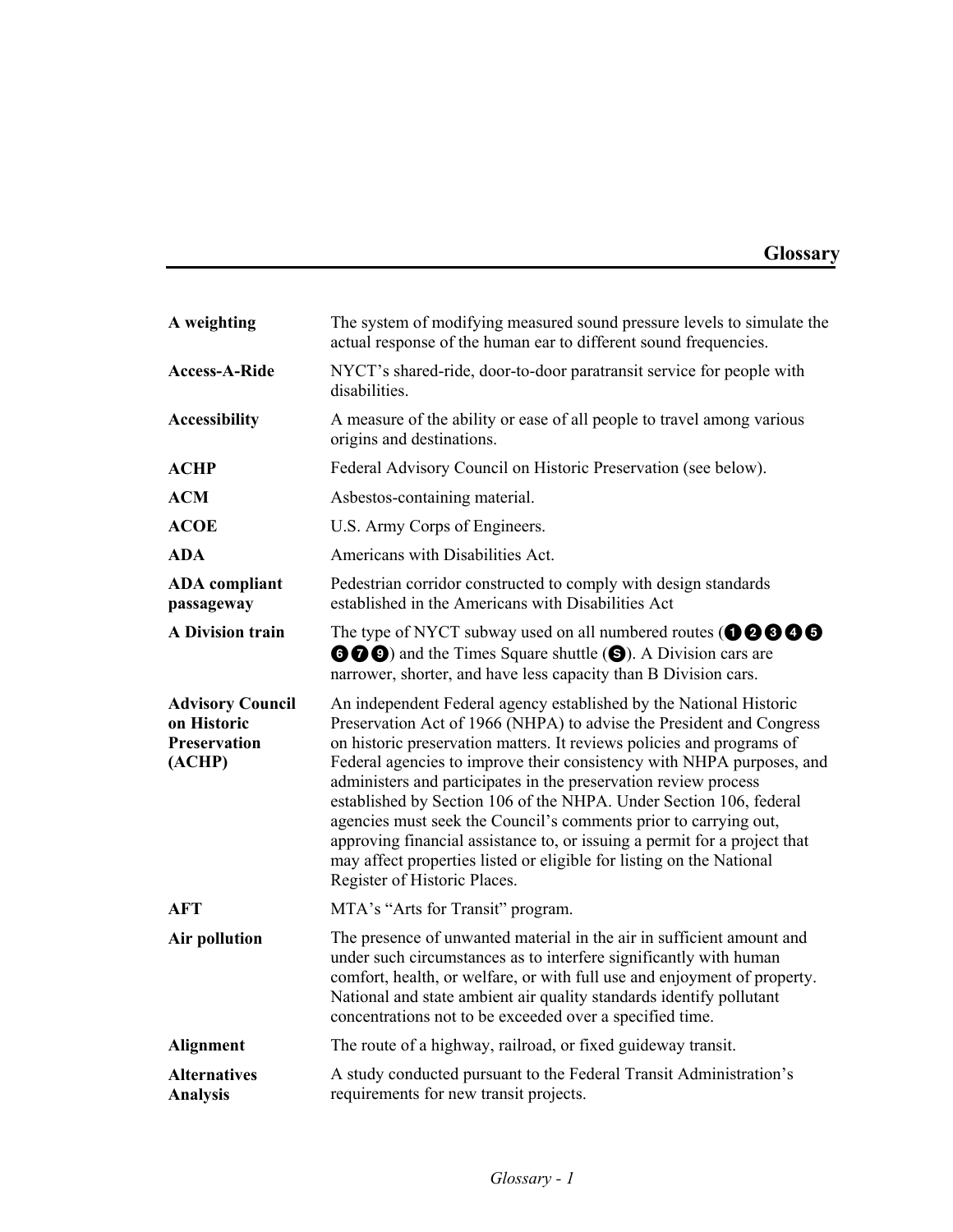| <b>Ambient air quality</b>                      | A physical and chemical measure of the concentration of various<br>pollutants in the outside air, usually determined over a specified time<br>period (e.g., 1 hour, 8 hours).                                       |
|-------------------------------------------------|---------------------------------------------------------------------------------------------------------------------------------------------------------------------------------------------------------------------|
| <b>Ambient air quality</b><br>standards         | See National Ambient Air Quality Standards.                                                                                                                                                                         |
| <b>Ambient noise level</b>                      | The total noise level in the acoustical environment, excluding the<br>proposed project.                                                                                                                             |
| AM peak hour                                    | The hour during the morning during which the largest number of<br>commuters travel to work. In Manhattan, the AM peak hour is typically<br>the 8-9 AM morning rush hour.                                            |
| AM peak period                                  | Peak morning travel period (usually from 6 AM to 10 AM).                                                                                                                                                            |
| Anadromous                                      | Used to describe fish that migrate up rivers from the sea to breed in<br>freshwater.                                                                                                                                |
| <b>APE</b>                                      | Area of Potential Effect (see below).                                                                                                                                                                               |
| <b>Aquatic biota</b>                            | Include phytoplankton, zooplankton, benthic invertebrates, and fish.                                                                                                                                                |
| <b>Area of Potential</b><br><b>Effect</b> (APE) | An APE is the geographic area within which a project may have a direct<br>or indirect effect on historic or archaeological resources, if any are<br>present.                                                        |
| <b>Arterial</b>                                 | Streets that serve primarily through traffic and provide access to abutting<br>properties as a secondary function.                                                                                                  |
| <b>Articulated bus</b>                          | A 60-foot-long bus that bends in the middle with capacity for up to 90<br>passengers. Articulated buses have 50 percent more capacity than a<br>standard bus (which has a 60-passenger capacity).                   |
| As-of-right                                     | Development that could occur on a parcel of land under existing zoning<br>and without the granting of additional approvals.                                                                                         |
| <b>AST</b>                                      | Above-ground storage tank.                                                                                                                                                                                          |
| <b>B</b> Division train                         | The type of NYCT subway used on all lettered routes except the Times<br>and Franklin Shuttle $\left( \bigotimes \right)$ . B Division cars are wider, often longer, and<br>have more capacity than A Division cars. |
| <b>Bellmouth</b>                                | A widening of a railroad tunnel to provide for a future branch<br>connection.                                                                                                                                       |
| <b>Benthic</b><br>invertebrates                 | Invertebrate organisms that inhabit river bottom sediments and<br>submerged objects.                                                                                                                                |
| <b>Bentonite</b>                                | A natural, clay-like, mineral used in liquid slurry to facilitate the<br>construction of concrete retaining walls.                                                                                                  |
| <b>BID</b>                                      | Business Improvement District.                                                                                                                                                                                      |
| <b>Bishop's crook</b>                           | An ornamental street lighting fixture characterized by a curved and<br>intricate "gooseneck" design.                                                                                                                |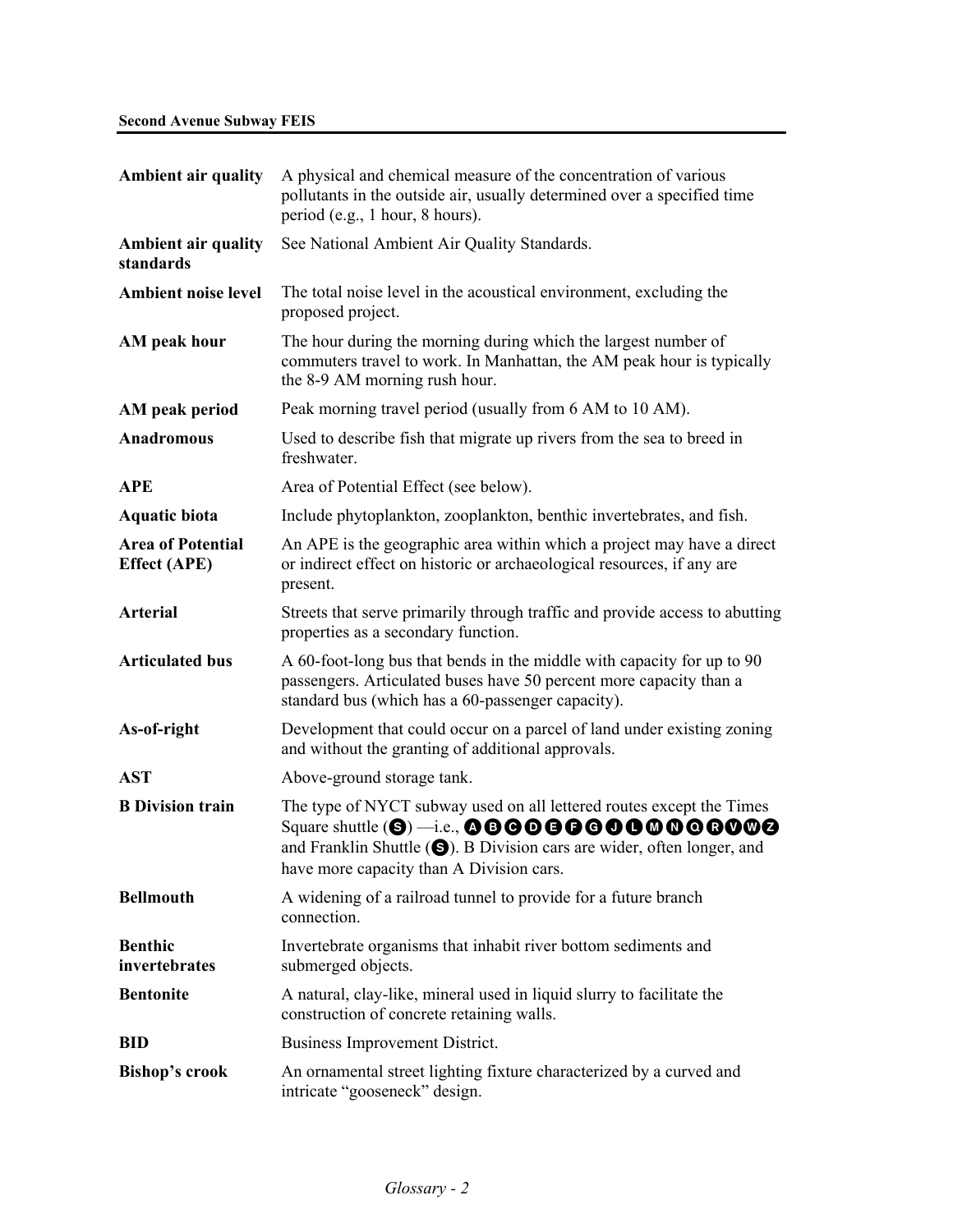| <b>Blast shaft</b>                                    | Shafts located outside a subway platform that relieve the air pressure<br>caused when trains enter and leave a station.                                                                                                                                                                                                |
|-------------------------------------------------------|------------------------------------------------------------------------------------------------------------------------------------------------------------------------------------------------------------------------------------------------------------------------------------------------------------------------|
| <b>BMT</b>                                            | Brooklyn-Manhattan Transit (see below).                                                                                                                                                                                                                                                                                |
| <b>British Thermal</b><br>Unit (BTU)                  | A measure of energy used to compare consumption of energy from<br>different sources, taking into consideration how efficiently those sources<br>are converted to energy. One BTU is the quantity of heat required to<br>raise the temperature of one pound of water by one Fahrenheit degree.                          |
| <b>Broadway Line</b>                                  | The subway line running generally beneath Broadway in Manhattan,<br>entering from Queens at 59th Street (with the first stop at Lexington<br>Avenue). Currently served by $\mathbf{O}\mathbf{O}\mathbf{O}\mathbf{O}$ .                                                                                                 |
| <b>Brooklyn-</b><br><b>Manhattan Transit</b><br>(BMT) | A formerly privately operated New York subway company. The BMT<br>merged with the IND and IRT in 1940 to form the current system.                                                                                                                                                                                      |
| <b>BTEX</b>                                           | Benzene, toluene, ethylbenzene, and xylene, which are volatile organic<br>compounds that are common constituents of gasoline.                                                                                                                                                                                          |
| <b>Build year</b>                                     | The year of analysis used to assess impacts; 2020 is the Build year for<br>this project. Generally this is a point after the project has been completed<br>and ridership has settled into new patterns.                                                                                                                |
| <b>Bump out</b>                                       | Location where a sidewalk is widened into a street's parking lane.                                                                                                                                                                                                                                                     |
| <b>Bus bunching</b>                                   | A common condition affecting bus operations, where two or more buses<br>arrive at a bus stop within minutes or seconds of each other, followed by<br>a significant period of time until the next bus arrives.                                                                                                          |
| <b>CAAA</b>                                           | Clean Air Act Amendments of 1990 (see below).                                                                                                                                                                                                                                                                          |
| Caisson                                               | A structure used in underwater work, consisting of an airtight chamber,<br>open at the bottom, and containing sufficient air pressure to keep out<br>water.                                                                                                                                                            |
| <b>CAL3QHC</b> model                                  | Mathematical dispersion model for predicting air pollution by simulating<br>carbon monoxide concentrations near roadway intersections.                                                                                                                                                                                 |
| <b>Canal Flip</b>                                     | The term for a subway option explored in the MESA Study that would<br>have "flipped," or crossed, the Broadway Line express and local tracks<br>at Canal Street, allowing new MESA subway trains to continue south to<br>Broad Street in Lower Manhattan. The Second Avenue Subway does not<br>include the Canal Flip. |
| Capacity                                              | The physical ability of a transportation system, or any of its elements, to<br>carry travelers from one point to another.                                                                                                                                                                                              |
| <b>Capital costs</b>                                  | The cost of designing, constructing, purchasing equipment (e.g.,<br>vehicles), and implementing a transit system.                                                                                                                                                                                                      |
| Catadromous                                           | Used to describe fish that live in freshwater but migrate to marine waters<br>to breed.                                                                                                                                                                                                                                |
| <b>CBD</b>                                            | Central Business District (see below).                                                                                                                                                                                                                                                                                 |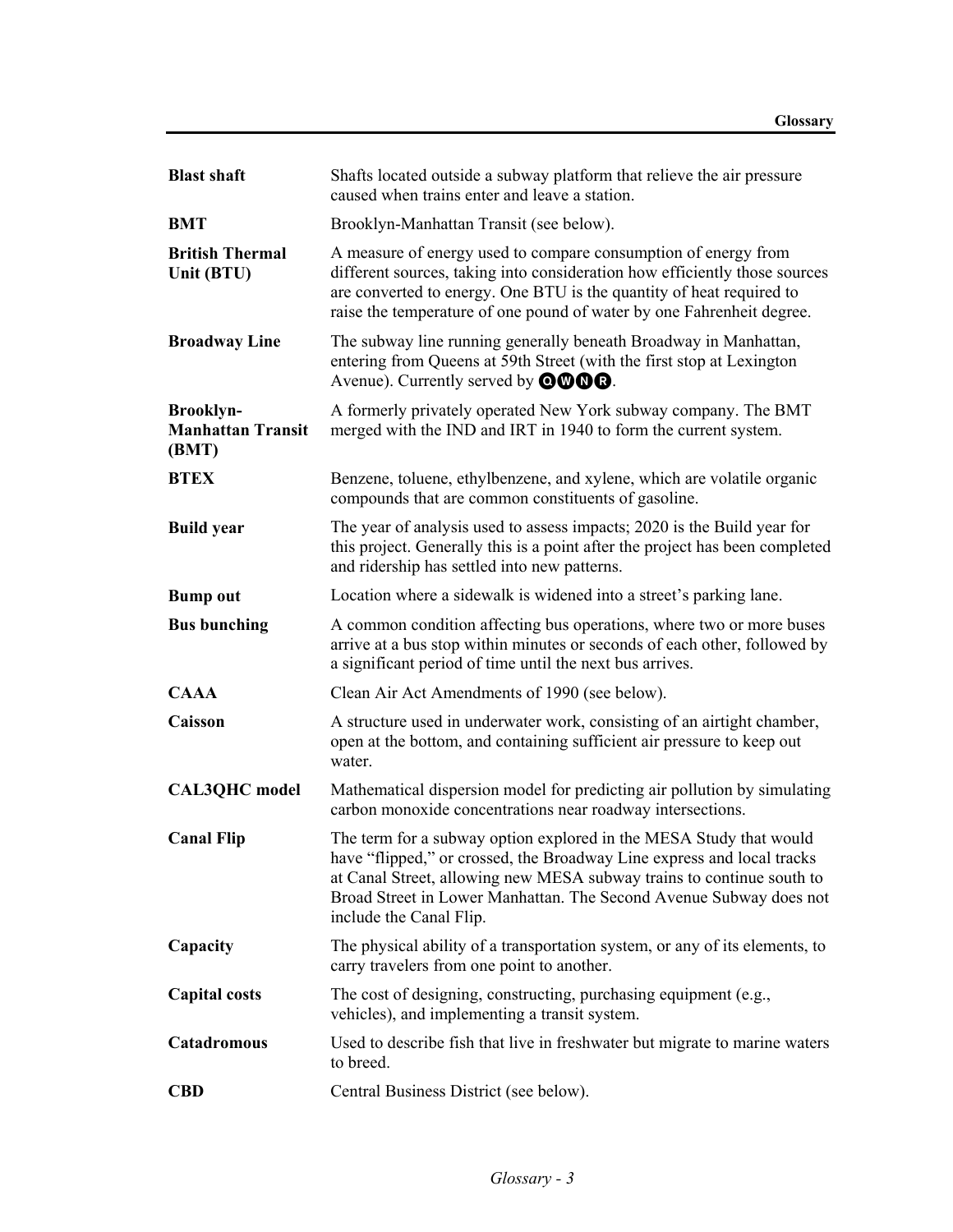## **Second Avenue Subway FEIS**

| <b>CBTC</b>                                                                 | Communication-Based Train Control (see below).                                                                                                                                                                                                                                                                                         |
|-----------------------------------------------------------------------------|----------------------------------------------------------------------------------------------------------------------------------------------------------------------------------------------------------------------------------------------------------------------------------------------------------------------------------------|
| <b>Center island</b><br>platform                                            | A subway or train platform with tracks on both sides.                                                                                                                                                                                                                                                                                  |
| <b>Central Business</b><br>District (CBD)                                   | A CBD is a primary downtown area of a city, or an area of concentrated<br>retail activity. Also characterized by high land valuation and traffic flow.                                                                                                                                                                                 |
| <b>CEPP</b>                                                                 | Construction Environmental Protection Program (see below).                                                                                                                                                                                                                                                                             |
| <b>CEQR</b>                                                                 | City Environmental Quality Review, the local New York City law set<br>forth by Executive Order No. 91 of 1977, governing environmental<br>review for actions undertaken by New York City agencies.                                                                                                                                     |
| <b>Clean Air Act</b><br><b>Amendments of</b><br>1990 (CAAA)                 | A federal law enacted in 1990 that places new federal controls on all<br>sources of air pollution and places new emphasis on regional<br>transportation planning. The CAAA includes an implementation strategy<br>and establishes air quality improvement requirements.                                                                |
| <b>CMS</b>                                                                  | <b>Congestion Management System.</b>                                                                                                                                                                                                                                                                                                   |
| CO                                                                          | Carbon monoxide.                                                                                                                                                                                                                                                                                                                       |
| <b>Coastal Zone</b><br>Management<br>Program                                | A state initiative promulgated in accordance with federal requirements<br>designed to set policies for managing waterfront resources in the public<br>interest.                                                                                                                                                                        |
| <b>Coastal</b> zone                                                         | A geographic area of New York State's coastal waters and adjacent<br>shorelines, generally including islands, tidal wetlands, beaches, dunes,<br>barrier islands, cliffs, bluffs, estuaries, flooding- and erosion-prone<br>areas, port facilities, and other coastal locations.                                                       |
| <b>Combined sewer</b>                                                       | A sewer system that carries sanitary flow during dry weather and both<br>sanitary and storm water flows during wet weather.                                                                                                                                                                                                            |
| <b>Combined sewer</b><br>outfall (CSO)                                      | A CSO is an outfall that discharges without treatment combined sanitary<br>sewage and storm water runoff into rivers, streams, bays, or the ocean.                                                                                                                                                                                     |
| <b>Communication-</b><br><b>Based Train</b><br><b>Control (CBTC)</b>        | Also known as "moving block" control, CBTC is a type of subway<br>signal system that uses an independent communication network to<br>determine safe subway train operation and permissible speeds for<br>following other trains. Currently being installed on the Canarsie Line<br>(O). Compare with fixed-block signal system, below. |
| Construction<br><b>Environmental</b><br><b>Protection</b><br>Program (CEPP) | The document in which all project commitments and requirements<br>related to construction are incorporated. Its relevant provisions would be<br>incorporated into construction contracts that contractors would be<br>obligated to follow.                                                                                             |
| <b>Contextual district</b>                                                  | Within New York City's Zoning Resolution, these districts (indicated by<br>a letter following the district number $-$ e.g., the "B" in R8B) are mapped<br>where the prevailing visual character or "context" of a street relies on a<br>consistent building form.                                                                      |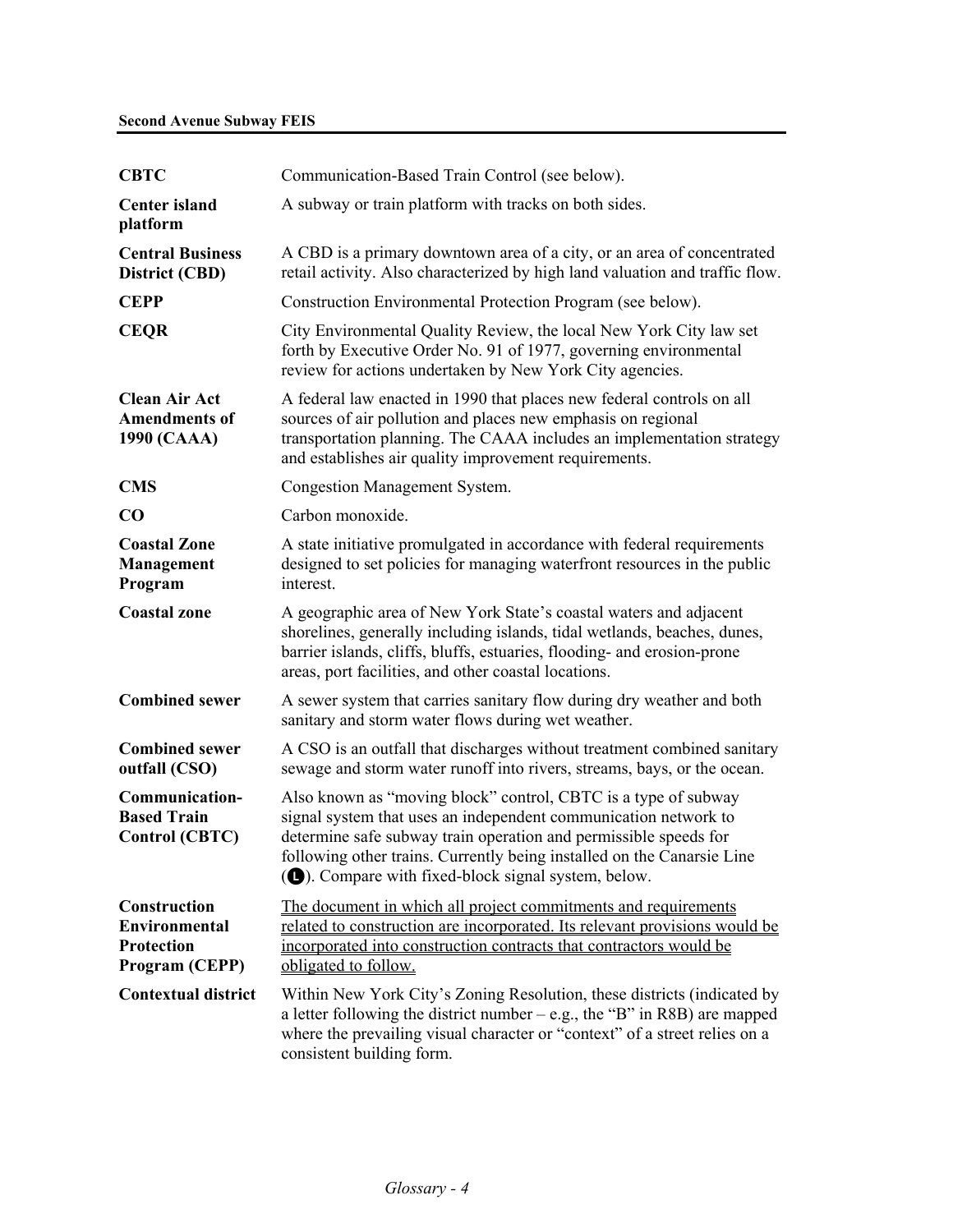| <b>Controlled blasting</b>     | A specialized construction technique used to excavate rock. Numerous<br>small holes are drilled into the rock and small explosive charges are<br>placed into the holes. The charges are detonated in a delayed sequence<br>that precisely breaks the rock and minimizes unwanted vibration and<br>noise effects.                                               |
|--------------------------------|----------------------------------------------------------------------------------------------------------------------------------------------------------------------------------------------------------------------------------------------------------------------------------------------------------------------------------------------------------------|
| Conventional<br>mining         | A method of construction excavation that involves controlled drilling<br>and blasting. See Drill-and-blast mining, below.                                                                                                                                                                                                                                      |
| <b>CPC</b>                     | New York City's City Planning Commission.                                                                                                                                                                                                                                                                                                                      |
| "Crush" capacity               | The maximum physical capacity of a subway train. The crush capacity<br>for A Division trains (see above) is 1,650 and for B Division trains (see<br>above) ranges from $2,010$ to $2,300$ .                                                                                                                                                                    |
| $\bf CSO$                      | Combined sewer outfall (see above).                                                                                                                                                                                                                                                                                                                            |
| Cut-and-cover                  | A method of excavation whereby the construction takes place from the<br>ground surface. Once the excavation reaches a certain depth, the open<br>cut can be covered with a steel or concrete plate to enable traffic or<br>pedestrians to traverse the excavation while construction proceeds<br>below.                                                        |
| <b>CZMA</b>                    | Federal Coastal Zone Management Act.                                                                                                                                                                                                                                                                                                                           |
| Daylighting                    | A form of traffic management that involves daytime removal of parking,<br>particularly during peak travel periods, for a short distance (typically 50<br>to 100 feet) in order to reduce congestion at an intersection approach.                                                                                                                               |
| dB                             | Decibel, a unit of sound level.                                                                                                                                                                                                                                                                                                                                |
| dBA                            | A-weighted decibel. A sound pressure level that incorporates the human<br>ear's sensitivity to pitch.                                                                                                                                                                                                                                                          |
| <b>DCP</b>                     | New York City Department of City Planning.                                                                                                                                                                                                                                                                                                                     |
| <b>Deadhead trips</b>          | Term used to describe the trips made by buses or trains when they are<br>returning to their origin point and are not carrying passengers.                                                                                                                                                                                                                      |
| <b>DEC</b>                     | New York State Department of Environmental Conservation.                                                                                                                                                                                                                                                                                                       |
| Decibel (dB)                   | The unit for measuring noise, which is 10 times the logarithm of the<br>ratio of the sound pressure squared to a standard reference pressure<br>squared.                                                                                                                                                                                                       |
| <b>Deep Chrystie</b><br>Option | An option for the Second Avenue Subway's Water Street alignment<br>between Houston and Canal Streets that would involve constructing the<br>Second Avenue Subway beneath the $\Theta$ $\Theta$ tracks under Chrystie Street.<br>A transfer that would require changing platform levels would also be<br>provided. Compare with Shallow Chrystie Option, below. |
| <b>DEIS</b>                    | Draft Environmental Impact Statement.                                                                                                                                                                                                                                                                                                                          |
| De minimis criteria            | The minimum incremental increase in 8-hour average carbon monoxide<br>levels that constitutes a significant adverse air quality impact as defined<br>by New York City.                                                                                                                                                                                         |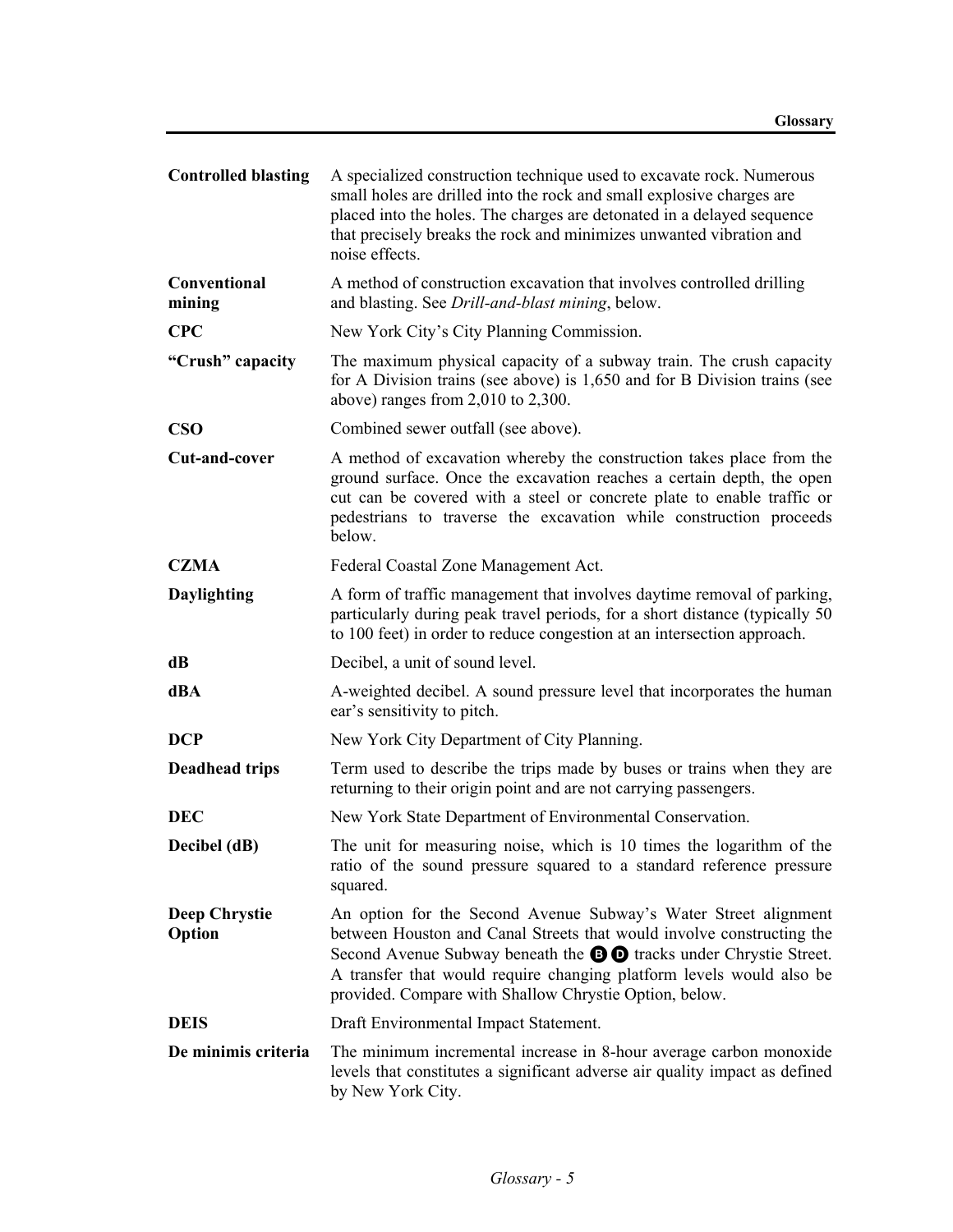| <b>DEP</b>                                    | New York City Department of Environmental Protection.                                                                                                                                              |
|-----------------------------------------------|----------------------------------------------------------------------------------------------------------------------------------------------------------------------------------------------------|
| <b>Desanding</b>                              | A process used to remove sand or silt from slurry before its reuse.                                                                                                                                |
| <b>Determination of</b><br><b>Eligibility</b> | The decision of the State Historic Preservation Officer (SHPO) on<br>whether properties or resources are eligible for the State and/or National<br>Register of Historic Places.                    |
| <b>Dewatering</b>                             | The removal of groundwater by pumping so as to artificially depress the<br>water table and avoid the difficulties associated with construction below<br>the water table.                           |
| <b>DO</b>                                     | Dissolved oxygen.                                                                                                                                                                                  |
| <b>DOI</b>                                    | U.S. Department of the Interior.                                                                                                                                                                   |
| Drill-and-blast<br>mining                     | A type of conventional mining, where small holes are drilled in a rock<br>area, and explosives are inserted in each hole and detonated.                                                            |
| <b>Dual bus lanes</b>                         | Curb lane and immediately adjacent travel lane reserved exclusively for<br>buses.                                                                                                                  |
| <b>Dwell time</b>                             | The time when a train is fully stopped in a station to let passengers on<br>and off.                                                                                                               |
| Earth-pressure-<br>balance machine<br>(EPBM)  | An EPBM is a type of tunnel boring machine (TBM) used in soil.                                                                                                                                     |
|                                               |                                                                                                                                                                                                    |
| <b>Easement</b>                               | The legal right to use a portion of another owner's property. For<br>example, an underground tunnel easement would give the permanent<br>right for a subway tunnel to pass below private property. |
| <b>East Side Access</b><br>(ESA)              | LIRR's project to provide direct access for LIRR riders to Grand Central<br>Terminal via a new tunnel from Sunnyside, Queens.                                                                      |
| <b>Ecosystem</b>                              | The entire system of organisms and the chemical and physical aspects of<br>the environment.                                                                                                        |
| <b>EDC</b>                                    | New York City Economic Development Corporation.                                                                                                                                                    |
| EFH                                           | Essential Fish Habitat (see below).                                                                                                                                                                |
| <b>EIS</b>                                    | Environmental Impact Statement.                                                                                                                                                                    |
| el                                            | Abbreviation for "elevated train line."                                                                                                                                                            |
| <b>Emulsion explosive</b>                     | A water-based explosive that is extremely insensitive to shock.                                                                                                                                    |
| <b>EPA</b>                                    | U.S. Environmental Protection Agency.                                                                                                                                                              |
| <b>EPBM</b>                                   | Earth-pressure-balance machine (see above).                                                                                                                                                        |
| <b>ESDC</b>                                   | Empire State Development Corporation, a New York State agency.                                                                                                                                     |
| <b>Essential Fish</b><br><b>Habitat</b>       | Defined by Congress as "those waters and substrata necessary to fish for<br>spawning, breeding, feeding or growth to maturity."                                                                    |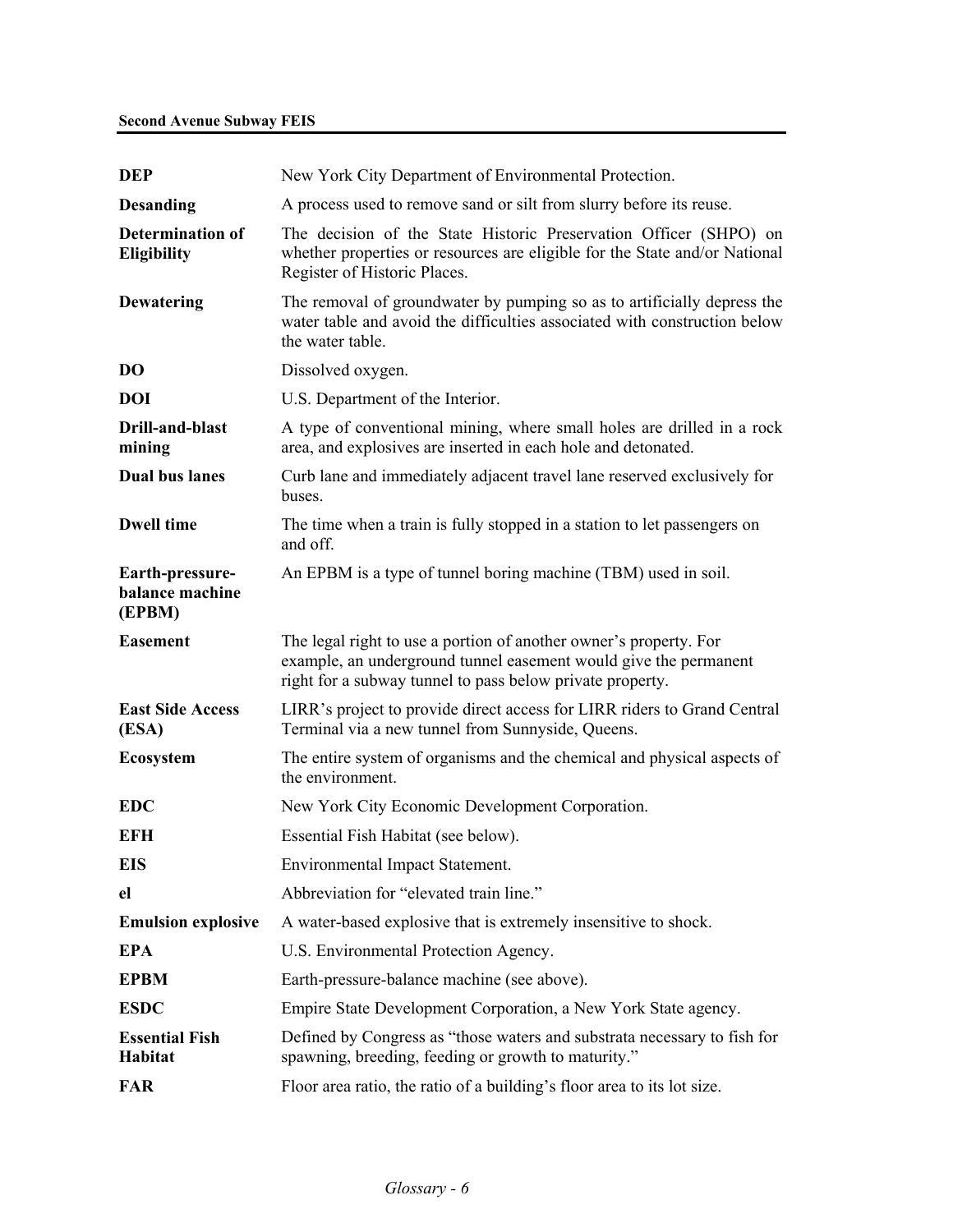| <b>FDNY</b>                                       | Fire Department of New York City.                                                                                                                                                                                                                                                                                                                                                                                                                                                    |
|---------------------------------------------------|--------------------------------------------------------------------------------------------------------------------------------------------------------------------------------------------------------------------------------------------------------------------------------------------------------------------------------------------------------------------------------------------------------------------------------------------------------------------------------------|
| <b>Federal Transit</b><br>Administration<br>(FTA) | The federal department of mass transportation and the lead agency for<br>the environmental review of this EIS. Administratively, the FTA is<br>under the United States Department of Transportation (USDOT).                                                                                                                                                                                                                                                                         |
| <b>Feeder bus routes</b>                          | Routes on which most passengers have a common origin or destination.                                                                                                                                                                                                                                                                                                                                                                                                                 |
| <b>FEIS</b>                                       | Final Environmental Impact Statement.                                                                                                                                                                                                                                                                                                                                                                                                                                                |
| <b>FEMA</b>                                       | Federal Emergency Management Agency.                                                                                                                                                                                                                                                                                                                                                                                                                                                 |
| <b>FHWA</b>                                       | Federal Highway Administration.                                                                                                                                                                                                                                                                                                                                                                                                                                                      |
| <b>FIRE</b>                                       | Finance, insurance, and real estate.                                                                                                                                                                                                                                                                                                                                                                                                                                                 |
| <b>Fixed-block signal</b><br>system               | The signal system currently used to control subway operations. Each<br>signal block is a section of track controlled by a particular set of signals.<br>Compare with CBTC, above.                                                                                                                                                                                                                                                                                                    |
| Flexibility                                       | The adaptability of a transportation system to accommodate the travel<br>demands within the system if one component of the system fails, and its<br>ability to accommodate future growth.                                                                                                                                                                                                                                                                                            |
| <b>Floating slab</b>                              | The addition of a second floor slab that is isolated from the first slab by<br>resilient elements which can be used to attenuate the transfer of vibration<br>from a tunnel to the building above.                                                                                                                                                                                                                                                                                   |
| Floodplain                                        | The lowlands adjoining the channel of a river, stream, or watercourse, or<br>ocean, lake, or other body of water, which have been or may be<br>inundated by floodwater (as established by the National Flood Insurance<br>Act).                                                                                                                                                                                                                                                      |
| <b>Forsyth Street</b><br>Option                   | An option for the Second Avenue Subway's Water Street alignment<br>between Houston and Canal Streets that would construct the Second<br>Avenue Subway east of the Sara D. Roosevelt Park underneath Forsyth<br>Street. This option would use the existing Confucius Plaza tunnel<br>segment for ancillary facilities and have a 200-foot-long passageway at<br>Grand Street between the Second Avenue Subway station under Forsyth<br>Street and the <b>BD</b> Grand Street Station. |
| <b>FTA</b>                                        | Federal Transit Administration (see above).                                                                                                                                                                                                                                                                                                                                                                                                                                          |
| <b>FWS</b>                                        | United States Fish and Wildlife Service.                                                                                                                                                                                                                                                                                                                                                                                                                                             |
| <b>GCT</b>                                        | Grand Central Terminal.                                                                                                                                                                                                                                                                                                                                                                                                                                                              |
| <b>Grid bus routes</b>                            | Routes characterized by passengers boarding and exiting a bus<br>throughout the route.                                                                                                                                                                                                                                                                                                                                                                                               |
| Groundwater                                       | The water contained beneath the surface in soils and rock.                                                                                                                                                                                                                                                                                                                                                                                                                           |
| <b>Guideline capacity</b>                         | The capacity of a subway train using New York City Transit's guideline<br>capacity of 3 square feet per standing passenger. The guideline capacity<br>for A Division trains (see above) is 1,110 and for B Division trains (see<br>above) ranges from $1,400$ to $1,450$ .                                                                                                                                                                                                           |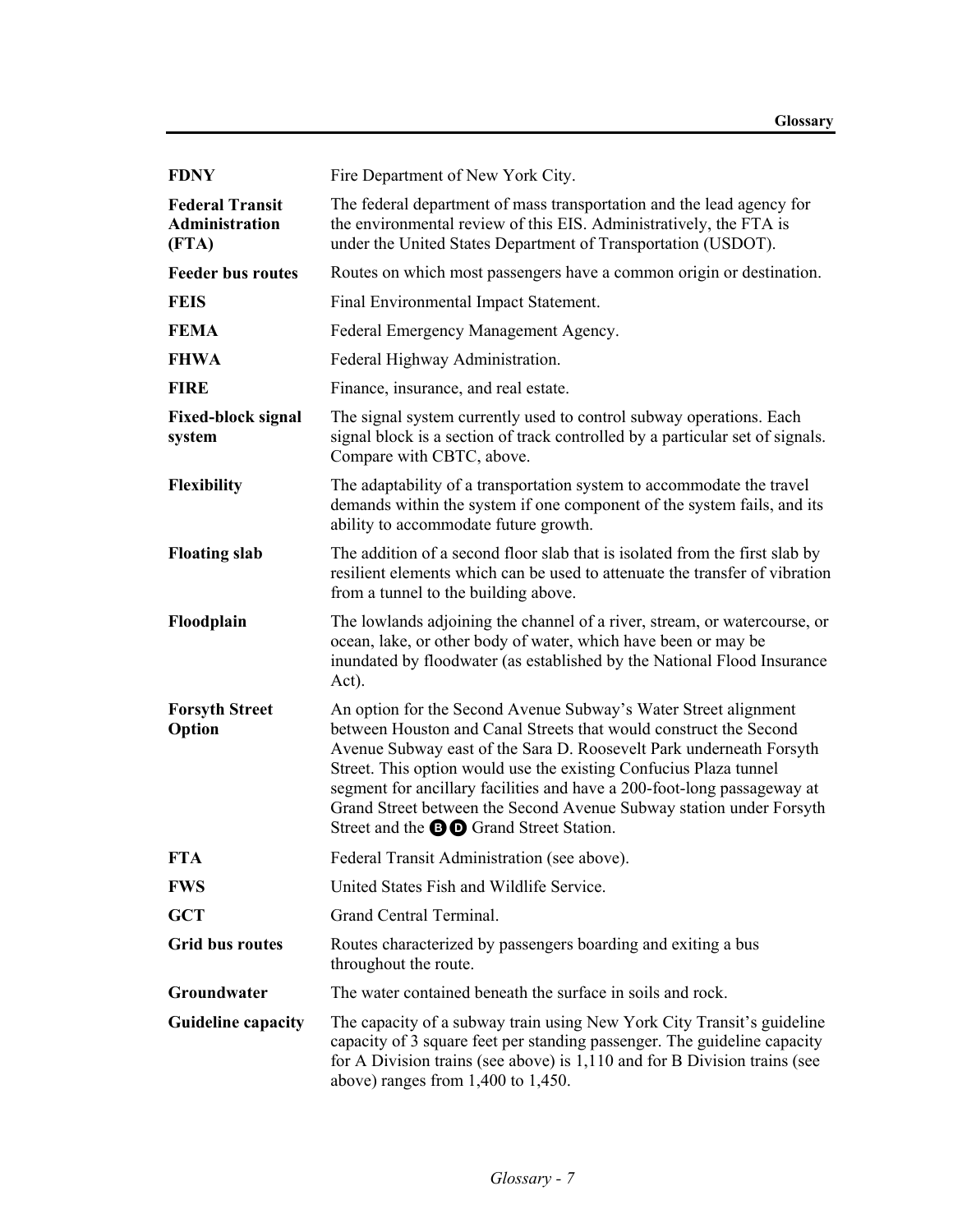## **Second Avenue Subway FEIS**

| <b>HASP</b>                                                                     | Health and Safety Plan.                                                                                                                                                                                                                                                                                                                          |
|---------------------------------------------------------------------------------|--------------------------------------------------------------------------------------------------------------------------------------------------------------------------------------------------------------------------------------------------------------------------------------------------------------------------------------------------|
| <b>Hazardous</b> waste                                                          | A substance, as defined under the federal Resource Conservation and<br>Recovery Act, that is chemically reactive, ignitable, corrosive, or toxic.                                                                                                                                                                                                |
| Headway                                                                         | The time interval between consecutive transit vehicles (subways or<br>buses) that operate along the same route.                                                                                                                                                                                                                                  |
| <b>HHC</b>                                                                      | New York City Health and Hospitals Corporation.                                                                                                                                                                                                                                                                                                  |
| <b>High-occupancy</b><br>vehicle                                                | A vehicle carrying two or more passengers (for example, a bus, vanpool,<br>or carpool). HOVs are encouraged as a means of decreasing vehicle<br>miles traveled (VMTs). May also be referred to as Multi-occupancy<br>Vehicle (MOV).                                                                                                              |
| <b>Hog</b> house                                                                | A facility located at a construction site where workers can shower and<br>wash.                                                                                                                                                                                                                                                                  |
| <b>HOV</b>                                                                      | High-occupancy vehicle (see above).                                                                                                                                                                                                                                                                                                              |
| <b>HPD</b>                                                                      | New York City Department of Housing Preservation and Development.                                                                                                                                                                                                                                                                                |
| (the) Hub                                                                       | The Midtown Central Business District (CBD) below 60th Street.                                                                                                                                                                                                                                                                                   |
| <b>HUD</b>                                                                      | U.S. Department of Housing and Urban Development.                                                                                                                                                                                                                                                                                                |
| <b>HVAC</b>                                                                     | Heating, ventilation, and air conditioning.                                                                                                                                                                                                                                                                                                      |
| <b>IND</b>                                                                      | Independent system (see below).                                                                                                                                                                                                                                                                                                                  |
| Independent<br>system (IND)                                                     | A City owned and operated subway system (under Sixth and Eighth<br>Avenues in Manhattan) constructed in the 1920s and 1930s. The IND<br>merged with the IRT and BMT in 1940 to form the current system.                                                                                                                                          |
| Interborough<br><b>Rapid Transit</b><br>(IRT)                                   | A formerly privately operated New York subway company. The IRT<br>merged with the IND and BMT in 1940 to form the current system.                                                                                                                                                                                                                |
| <b>Intermodal Surface</b><br>Transportation<br><b>Efficiency Act</b><br>(ISTEA) | Legislation enacted by Congress in 1991 that makes funds available to<br>aid metropolitan areas throughout the United States in the development<br>of transportation systems that are not harmful to the environment and<br>will bring metropolitan areas into compliance with the Clean Air Act.<br>ISTEA was superceded by TEA-21 (see below). |
| Intermodal<br>transfer                                                          | A transfer from one mode of transportation (such as auto, taxi, bus, and<br>walking) to another.                                                                                                                                                                                                                                                 |
| <b>IRT</b>                                                                      | Interborough Rapid Transit (see above).                                                                                                                                                                                                                                                                                                          |
| <b>ISO 14001</b>                                                                | An internationally recognized environmental management system that<br>provides organizations with a structured approach for managing<br>environmental and regulatory responsibilities to improve overall<br>environmental performance, including areas not subject to regulation.                                                                |
| <b>ISTEA</b>                                                                    | Intermodal Surface Transportation Efficiency Act (see above).                                                                                                                                                                                                                                                                                    |
| <b>ITS</b>                                                                      | <b>Intelligent Transportation Systems.</b>                                                                                                                                                                                                                                                                                                       |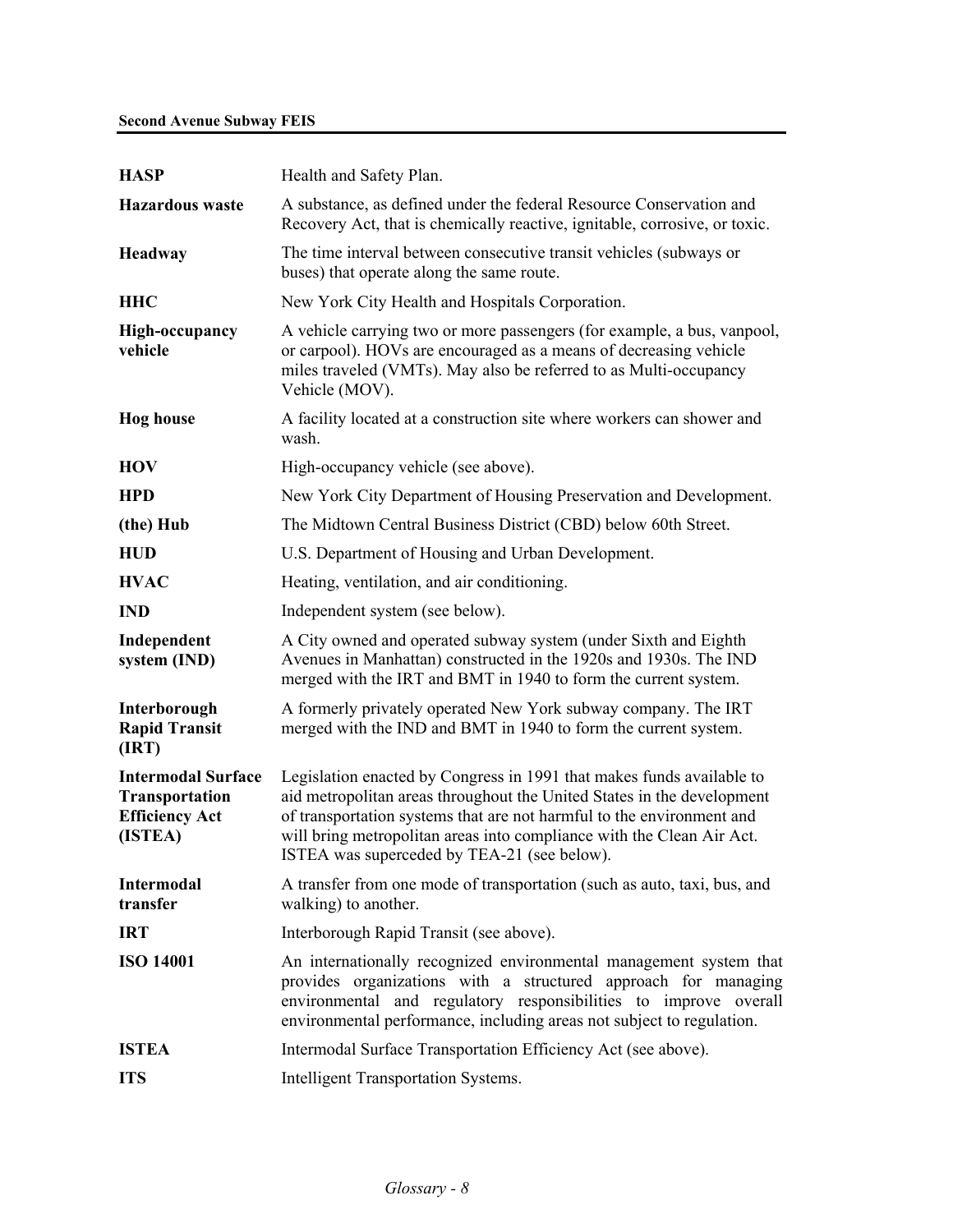| Jet grout                                                          | A soil stabilization technique that involves drilling pilot holes, and then<br>injecting under pressure a mixture of cement, water, and air into the soil<br>via injection rods inserted into the pilot holes. As the rods are<br>withdrawn, they are rotated, resulting in a series of columns consisting<br>of a soil and cement grout mixture hardened to a strength suitable to<br>stabilize the soil, thereby allowing construction to occur underneath. |
|--------------------------------------------------------------------|---------------------------------------------------------------------------------------------------------------------------------------------------------------------------------------------------------------------------------------------------------------------------------------------------------------------------------------------------------------------------------------------------------------------------------------------------------------|
| $L_{dn}$                                                           | An average sound level over the entire day where the nighttime hours<br>are weighted more than those during the daytime.                                                                                                                                                                                                                                                                                                                                      |
| $L_{eq}$                                                           | Equivalent sound level, or an energy average sound level, usually<br>specified over a period of time. This is the constant sound level that, in a<br>given period, conveys the same sound energy as the actual time-varying<br>sound.                                                                                                                                                                                                                         |
| $L_{\rm max}$                                                      | Maximum instantaneous sound level.                                                                                                                                                                                                                                                                                                                                                                                                                            |
| <b>LDC</b>                                                         | Local Development Corporation.                                                                                                                                                                                                                                                                                                                                                                                                                                |
| Leave-load                                                         | A measure of subway crowding, based on a visual observation of people<br>in a subway car as a train exits a station.                                                                                                                                                                                                                                                                                                                                          |
| Level of service                                                   | A set of descriptive characteristics used to indicate the quality of<br>transportation service provided, including characteristics that are<br>quantifiable (e.g., frequency, travel time, vehicle delay). Levels of<br>service are usually qualified with letter designations, ranging from "A"<br>(LOS A) with the least amount of congestion to "F" (LOS F) with the<br>greatest amount.                                                                   |
| <b>Lexington Avenue</b><br>Line                                    | The $\bullet$ $\bullet$ and $\bullet$ subway routes that provide full north-south rapid<br>transit service to Manhattan's East Side, Brooklyn, and the Bronx.                                                                                                                                                                                                                                                                                                 |
| <b>Light Rail Transit</b><br>(LRT)                                 | Electronically powered vehicles that operate on tracks on city streets and<br>either share the roadway with autos or travel in separate rights-of-way.                                                                                                                                                                                                                                                                                                        |
| Line haul capacity                                                 | The number of trains and their passenger capacity that can pass through<br>a given point in the system.                                                                                                                                                                                                                                                                                                                                                       |
| <b>LIRR</b>                                                        | MTA Long Island Rail Road.                                                                                                                                                                                                                                                                                                                                                                                                                                    |
| <b>Littoral zone</b>                                               | All areas where water depths are shallower than 6 feet at mean low<br>water.                                                                                                                                                                                                                                                                                                                                                                                  |
| <b>LMA</b>                                                         | MTA Lower Manhattan Access Study.                                                                                                                                                                                                                                                                                                                                                                                                                             |
| <b>Local Waterfront</b><br><b>Revitalization</b><br>Program (LWRP) | A plan implemented under the federal Coastal Zone Management Act<br>and the New York State Coastal Management Programs that sets forth<br>standard policies for reviewing projects and public actions proposed in a<br>locally designated Coastal Zone.                                                                                                                                                                                                       |
| LOS                                                                | Level of service (see above).                                                                                                                                                                                                                                                                                                                                                                                                                                 |
| <b>Lower Manhattan</b><br><b>Access Study</b><br>(LMA)             | An analysis initiated by the MTA in 1997 to examine transportation<br>alternatives that would improve access from the New York City suburbs<br>to Lower Manhattan.                                                                                                                                                                                                                                                                                            |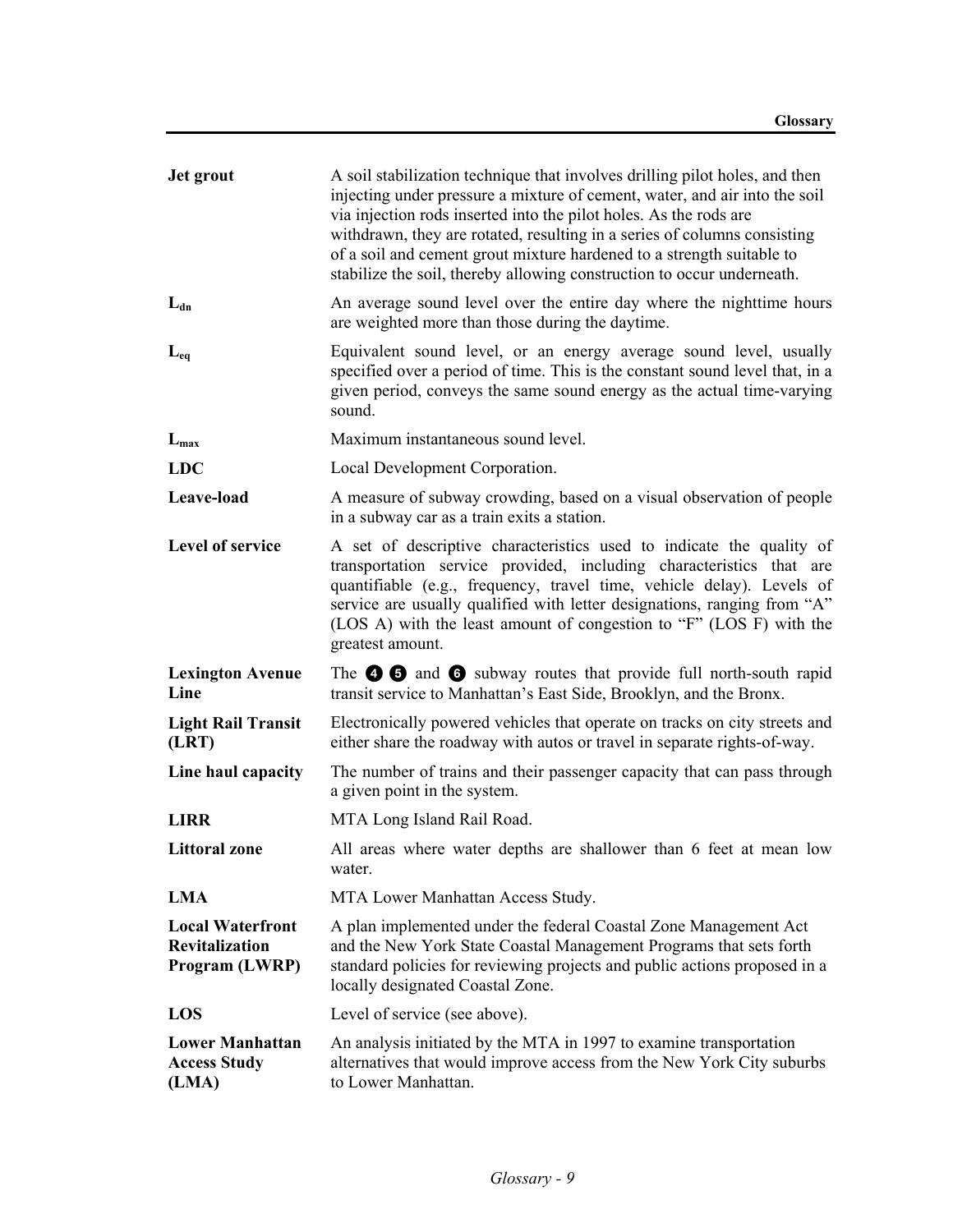| <b>LPC</b>                                                                          | New York City Landmarks Preservation Commission.                                                                                                                                                                                                                                                                                                            |
|-------------------------------------------------------------------------------------|-------------------------------------------------------------------------------------------------------------------------------------------------------------------------------------------------------------------------------------------------------------------------------------------------------------------------------------------------------------|
| <b>LRT</b>                                                                          | Light-rail transit.                                                                                                                                                                                                                                                                                                                                         |
| <b>LUST</b>                                                                         | Leaking underground storage tank.                                                                                                                                                                                                                                                                                                                           |
| <b>LWRP</b>                                                                         | Local Waterfront Revitalization Program (see above).                                                                                                                                                                                                                                                                                                        |
| <b>Manhattan East</b><br><b>Side Transit</b><br><b>Alternatives Study</b><br>(MESA) | Begun in 1995, the MESA Study, sponsored by FTA and MTA, in<br>coordination with NYCT, was part of MTA's long-range planning to<br>identify options for addressing the transportation problems and needs on<br>Manhattan's East Side.                                                                                                                       |
| <b>Maximum</b> load<br>point                                                        | The point where the number of passengers on each bus route is the<br>heaviest during a certain time period.                                                                                                                                                                                                                                                 |
| <b>Maximum</b> surge<br>condition                                                   | The point at which the maximum number of pedestrians are in a<br>particular crosswalk.                                                                                                                                                                                                                                                                      |
| <b>MCTA</b>                                                                         | Metropolitan Commuter Transportation Authority. Now the MTA.                                                                                                                                                                                                                                                                                                |
| <b>Mechanized mining</b>                                                            | A method of construction that uses tunnel-boring machines (TBMs) or<br>earth pressure balance machines (EPBMs) to excavate rock, soil, or both.                                                                                                                                                                                                             |
| <b>MESA</b>                                                                         | Manhattan East Side Transit Alternatives (see above).                                                                                                                                                                                                                                                                                                       |
| Metropolitan<br>Planning<br>Organization<br>(MPO)                                   | MPOs are tasked by ISTEA and TEA-21 with overseeing their<br>metropolitan area's compliance with the National Ambient Air Quality<br>Standards (see below). NYMTC is the MPO for the New York<br>metropolitan region.                                                                                                                                       |
| <b>Mined excavation</b>                                                             | A method of constructing tunnels or other underground spaces from<br>below the surface. Unlike cut-and-cover construction, the ground surface<br>is not disturbed with this technique. The mining may be accomplished in<br>a number of ways including drilling with controlled blasting, tunnel<br>boring machines, other methods of rock/soil excavation. |
| <b>MIS</b>                                                                          | Major Investment Study, an alternatives analysis conducted under<br>ISTEA (see above). MESA was a combined MIS and DEIS.                                                                                                                                                                                                                                    |
| <b>Mitigation</b>                                                                   | Measures designed to lessen or eliminate the adverse impacts resulting<br>from a proposed project or action.                                                                                                                                                                                                                                                |
| <b>MLW</b>                                                                          | Mean low water.                                                                                                                                                                                                                                                                                                                                             |
| <b>MOA</b>                                                                          | Memorandum of Agreement.                                                                                                                                                                                                                                                                                                                                    |
| <b>MOBILE5B</b>                                                                     | Vehicle emissions simulation model developed by the Environmental<br>Protection Agency to predict air pollution.                                                                                                                                                                                                                                            |
| <b>Mobile source</b>                                                                | Vehicular sources of air pollution, such as automobiles, trucks, and<br>buses.                                                                                                                                                                                                                                                                              |
| Mode                                                                                | The form of travel (e.g., walking, automobile, bus, train).                                                                                                                                                                                                                                                                                                 |
| <b>MPO</b>                                                                          | Metropolitan Planning Organization (see above).                                                                                                                                                                                                                                                                                                             |
| <b>MTA</b>                                                                          | Metropolitan Transportation Authority.                                                                                                                                                                                                                                                                                                                      |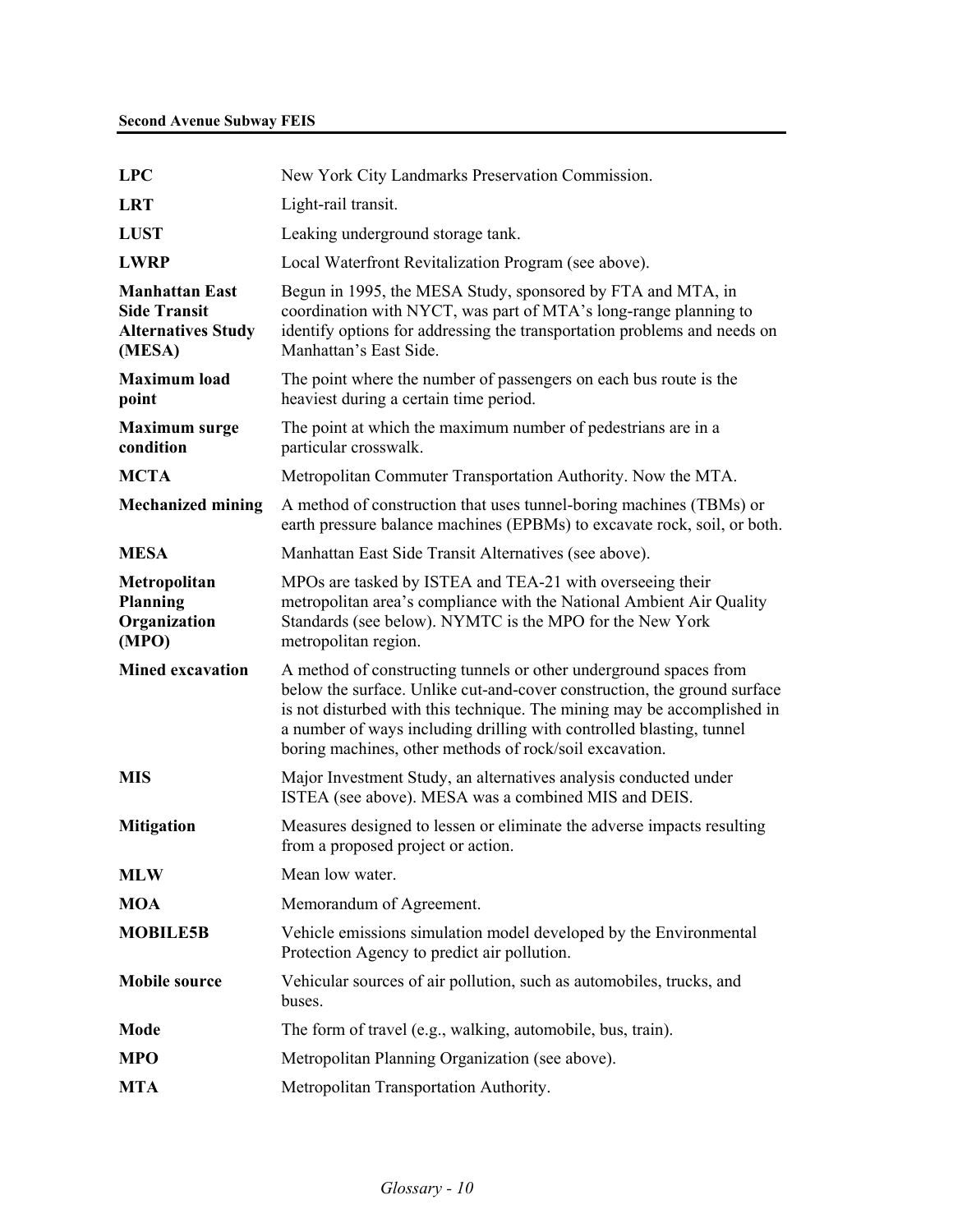| <b>NAAQS</b>                                                                 | National Ambient Air Quality Standards (see below).                                                                                                                                                                                                                                                                                                                                                                                                                                                                  |
|------------------------------------------------------------------------------|----------------------------------------------------------------------------------------------------------------------------------------------------------------------------------------------------------------------------------------------------------------------------------------------------------------------------------------------------------------------------------------------------------------------------------------------------------------------------------------------------------------------|
| <b>Nassau Street</b><br><b>Alignment</b>                                     | One of two possible alignment options for the Second Avenue Subway<br>south of Houston Street (the other is the Water Street Alignment). This<br>option would connect the Second Avenue Subway to the existing Nassau<br>Street Line ( $\odot$ $\odot$ $\odot$ $\odot$ service) at Kenmare Street, just south of Houston<br>Street. It would bring new subway service to the heart of the Financial<br>District and allow the new service to continue into Brooklyn.                                                 |
| <b>National Ambient</b><br><b>Air Quality</b><br><b>Standards</b><br>(NAAQS) | Standards established by Congress under the Clean Air Act for six major<br>air pollutants (carbon monoxide, nitrogen oxides, photochemical<br>oxidants or ozone, inhalable particulates, sulfur dioxide, and lead). These<br>are also New York State's air quality standards.                                                                                                                                                                                                                                        |
| <b>National</b><br><b>Environmental</b><br><b>Policy Act (NEPA)</b>          | Federal legislation enacted to require federal agencies to evaluate the<br>environmental consequences of proposed actions and their alternatives,<br>to identify measures to mitigate any significant adverse impacts, and to<br>conduct the entire process in coordination with other agencies and the<br>public.                                                                                                                                                                                                   |
| <b>National Historic</b><br><b>Preservation Act of</b><br>1966               | Statute enacted by Congress establishing a nationwide policy to support<br>and encourage the preservation of prehistoric and historic resources and<br>to direct Federal agencies to assume responsibility for considering such<br>resources in their activities. Section 106 of the Act does not mandate<br>preservation of such resources but requires Federal agencies to consider<br>the impact of actions on historic properties listed or eligible for listing on<br>the National Register of Historic Places. |
| <b>National Register</b><br>of Historic Places<br>(N/R)                      | The federal list of buildings and sites determined to have historic<br>significance, established by the National Historic Preservation Act.                                                                                                                                                                                                                                                                                                                                                                          |
| <b>National Wetlands</b><br>Inventory                                        | Established by the U.S. Fish and Wildlife Service to generate<br>information about the characteristics, extent and status of the nation's<br>wetlands and deepwater habitats. NWI maps show the location and<br>classification of wetlands throughout New York State.                                                                                                                                                                                                                                                |
| <b>Natural Resources</b>                                                     | A plant and animal species and any area capable of providing habitat for<br>plant and animal species or capable of functioning to support ecological<br>systems and maintain environmental balance.                                                                                                                                                                                                                                                                                                                  |
| <b>Neckdown</b>                                                              | A sidewalk widening at a bus stop.                                                                                                                                                                                                                                                                                                                                                                                                                                                                                   |
| <b>NEPA</b>                                                                  | National Environmental Policy Act (see above).                                                                                                                                                                                                                                                                                                                                                                                                                                                                       |
| <b>New Jersey Transit</b><br>(NJT)                                           | NJ Transit provides commuter service from points west by both bus and<br>rail to New York City. Its bus operations terminate at Port Authority Bus<br>Terminal, and its rail operations at Penn Station.                                                                                                                                                                                                                                                                                                             |
| <b>NFPA</b>                                                                  | National Fire Protection Association.                                                                                                                                                                                                                                                                                                                                                                                                                                                                                |
| <b>NHL</b>                                                                   | National Historic Landmark.                                                                                                                                                                                                                                                                                                                                                                                                                                                                                          |
| <b>NHPA</b>                                                                  | National Historic Preservation Act (see above).                                                                                                                                                                                                                                                                                                                                                                                                                                                                      |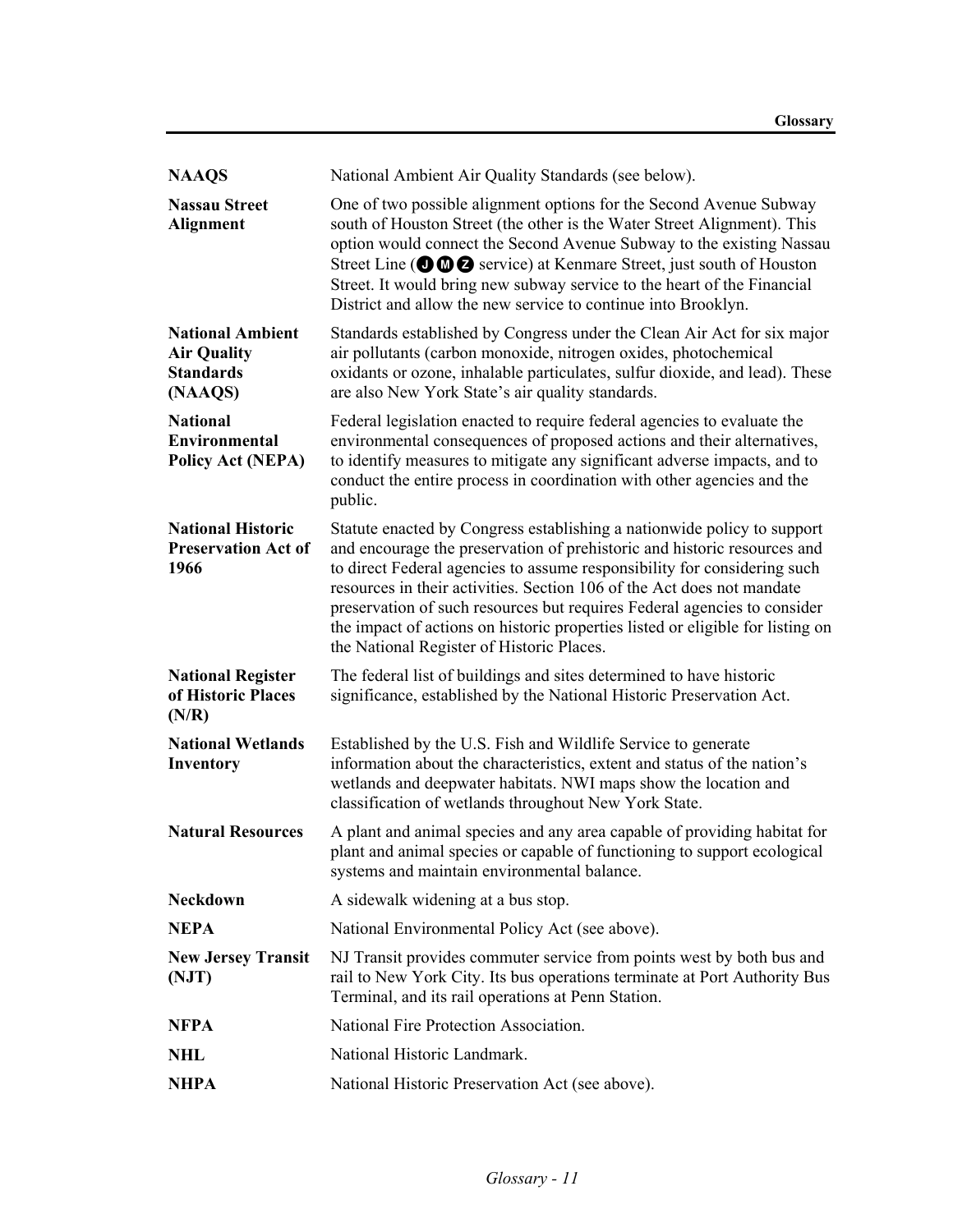| <b>NJT</b>                            | New Jersey Transit.                                                                                                                                                                               |
|---------------------------------------|---------------------------------------------------------------------------------------------------------------------------------------------------------------------------------------------------|
| <b>NMFS</b>                           | National Marine Fisheries Service.                                                                                                                                                                |
| NO <sub>2</sub>                       | Nitrogen dioxide; an air pollutant and precursor to ozone.                                                                                                                                        |
| <b>NOAA</b>                           | National Oceanic and Atmospheric Administration.                                                                                                                                                  |
| <b>No Build</b><br><b>Alternative</b> | Consists of the projects and improvements to be undertaken or<br>implemented by the NYCT before 2020 (the EIS's analysis year),<br>regardless of whether the Second Avenue Subway is implemented. |
| Non-attainment<br>area                | The United States Environmental Protection Agency's classification for<br>an area or region where federal ambient air quality standards are not<br>being met.                                     |
| NO <sub>x</sub>                       | Nitrogen oxides; a group of air pollutants that contribute to the formation<br>of ozone.                                                                                                          |
| <b>NR</b>                             | National Register of Historic Places (see above).                                                                                                                                                 |
| <b>NWI</b>                            | National Wetlands Inventory (see above).                                                                                                                                                          |
| <b>NWP</b>                            | United States Army Corp of Engineers nationwide permit program.                                                                                                                                   |
| <b>NYCDEP</b>                         | New York City Department of Environmental Protection.                                                                                                                                             |
| <b>NYCDOT</b>                         | New York City Department of Transportation.                                                                                                                                                       |
| <b>NYCDPR</b>                         | New York City Department of Parks and Recreation.                                                                                                                                                 |
| <b>NYCEDC</b>                         | New York City Economic Development Corporation.                                                                                                                                                   |
| <b>NYCHA</b>                          | New York City Housing Authority.                                                                                                                                                                  |
| <b>NYCHPD</b>                         | New York City Department of Housing Preservation and Development.                                                                                                                                 |
| <b>NYCL</b>                           | New York City Landmarks and Historic Districts.                                                                                                                                                   |
| <b>NYCRR</b>                          | New York Codes, Rules and Regulations.                                                                                                                                                            |
| <b>NYCT</b>                           | MTA New York City Transit.                                                                                                                                                                        |
| <b>NYMTC</b>                          | New York Metropolitan Transportation Council (the MPO).                                                                                                                                           |
| <b>NYPA</b>                           | New York Power Authority.                                                                                                                                                                         |
| <b>NYPD</b>                           | New York Police Department.                                                                                                                                                                       |
| <b>NYSDEC</b>                         | New York State Department of Environmental Conservation.                                                                                                                                          |
| <b>NYSDOL</b>                         | New York State Department of Labor.                                                                                                                                                               |
| <b>NYSDOS</b>                         | New York State Department of State.                                                                                                                                                               |
| <b>NYSDOT</b>                         | New York State Department of Transportation.                                                                                                                                                      |
| <b>NYSM</b>                           | New York State Museum.                                                                                                                                                                            |
| <b>NYU</b>                            | New York University.                                                                                                                                                                              |
| Off-peak period                       | The periods of the day that are not during the peak travel periods.                                                                                                                               |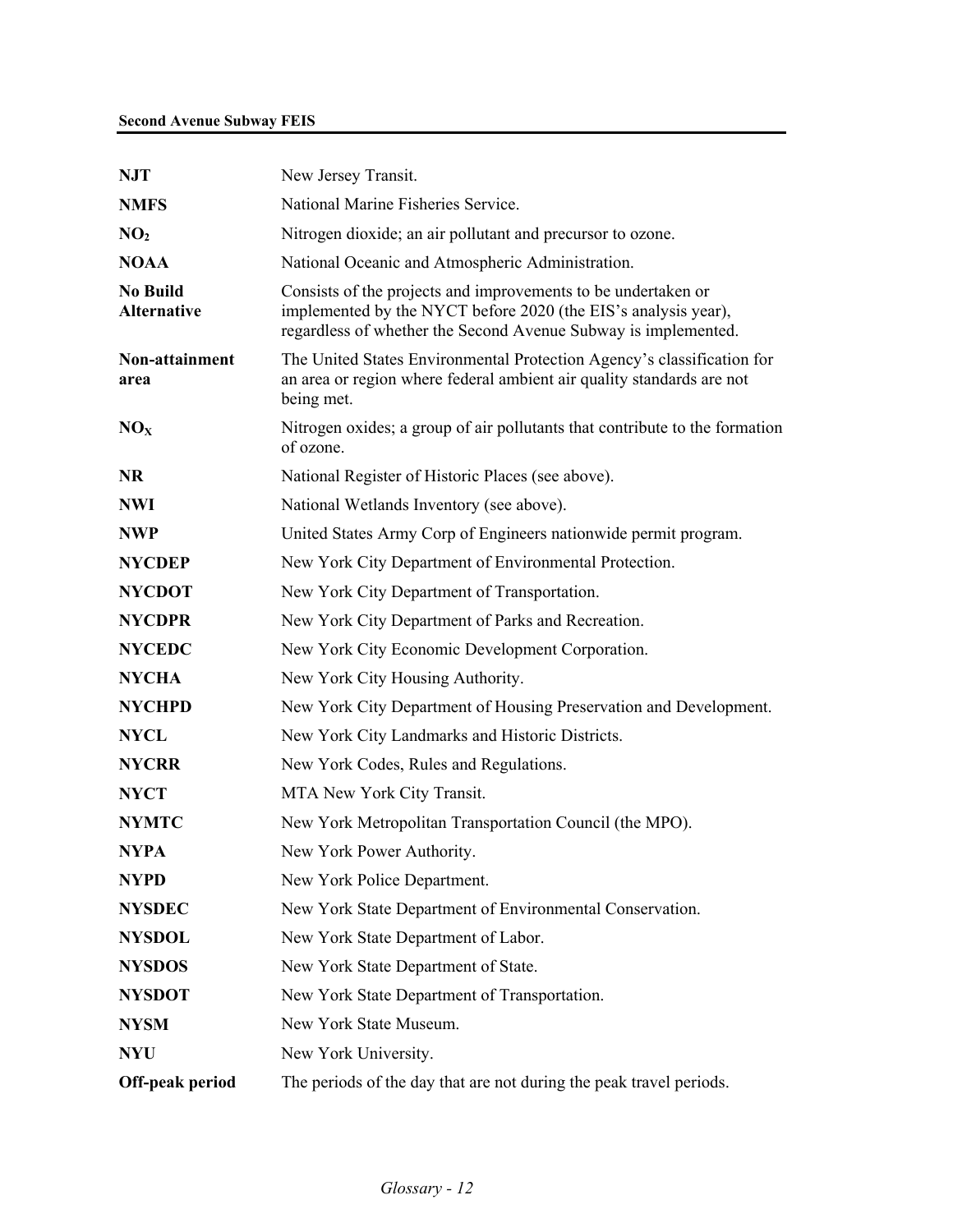| <b>OPRHP</b>                       | New York State Office of Parks, Recreation and Historic Preservation.                                                                                                                                                                                                                                     |
|------------------------------------|-----------------------------------------------------------------------------------------------------------------------------------------------------------------------------------------------------------------------------------------------------------------------------------------------------------|
| <b>OSHA</b>                        | U.S. Occupational Safety and Health Administration.                                                                                                                                                                                                                                                       |
| Ozone                              | An unstable form of oxygen formed by a photochemical reaction of<br>atmospheric gases with solar ultraviolet radiation. While a valuable<br>component of the upper atmosphere, it is a harmful air pollutant in the<br>lower atmosphere and contributes to the formation of smog.                         |
| <b>PAC</b>                         | Public Advisory Committee.                                                                                                                                                                                                                                                                                |
| <b>PAH</b>                         | Polycyclic aromatic hydrocarbons (see below).                                                                                                                                                                                                                                                             |
| <b>PANYNJ</b>                      | Port Authority of New York & New Jersey.                                                                                                                                                                                                                                                                  |
| Particulate matter                 | Airborne particles consisting of a variety of materials such as dust, soot,<br>and aerosols.                                                                                                                                                                                                              |
| <b>PATH</b>                        | Port Authority Trans Hudson, the underground fixed-rail transit service<br>operated by the Port Authority between New Jersey and New York.                                                                                                                                                                |
| <b>PCB</b>                         | Polychlorinated biphenyl (see below).                                                                                                                                                                                                                                                                     |
| <b>PCE</b>                         | Passenger car equivalent.                                                                                                                                                                                                                                                                                 |
| <b>PCPH</b>                        | Passenger car equivalents per hour.                                                                                                                                                                                                                                                                       |
| <b>Peak hour</b>                   | The hour during the morning and evening when the greatest number of<br>people travel to work. The morning peak hour in Manhattan is typically<br>8 to 9AM and the evening peak hour is 5 to 6 PM.                                                                                                         |
| Peak period                        | The period during which the maximum amount of travel occurs. It may<br>be specified as the morning (AM), afternoon/evening (PM) peak, or<br>hourly. It is the period when demand for transportation services is the<br>highest. In Manhattan, the peak periods are generally 6 to 10 AM and 3<br>to 7 PM. |
| Person-year                        | The equivalent of one employee working full-time for one year.                                                                                                                                                                                                                                            |
| PM peak hour                       | The hour during the evening when the greatest number of people travel<br>to work. In Manhattan, the PM peak hour is typically the 5-6 PM<br>afternoon rush hour.                                                                                                                                          |
| PM peak period                     | The afternoon rush hours, approximately 4 to 7 PM.                                                                                                                                                                                                                                                        |
| $PM_{10}$                          | Particulate matter of 10 microns or less. Particulates of this size are<br>small enough to be respirable.                                                                                                                                                                                                 |
| PM <sub>2.5</sub>                  | Particulate matter of 2.5 microns or less. Particulates of this size show<br>consistent and coherent associations with severe health effects.                                                                                                                                                             |
| Polychlorinated<br>biphenyls (PCB) | A class of semivolatile organic compounds (SVOCs) that were<br>commonly used in electrical equipment, especially transformers.<br>Exposure to PCBs can pose long-term risks to wildlife and human<br>health.                                                                                              |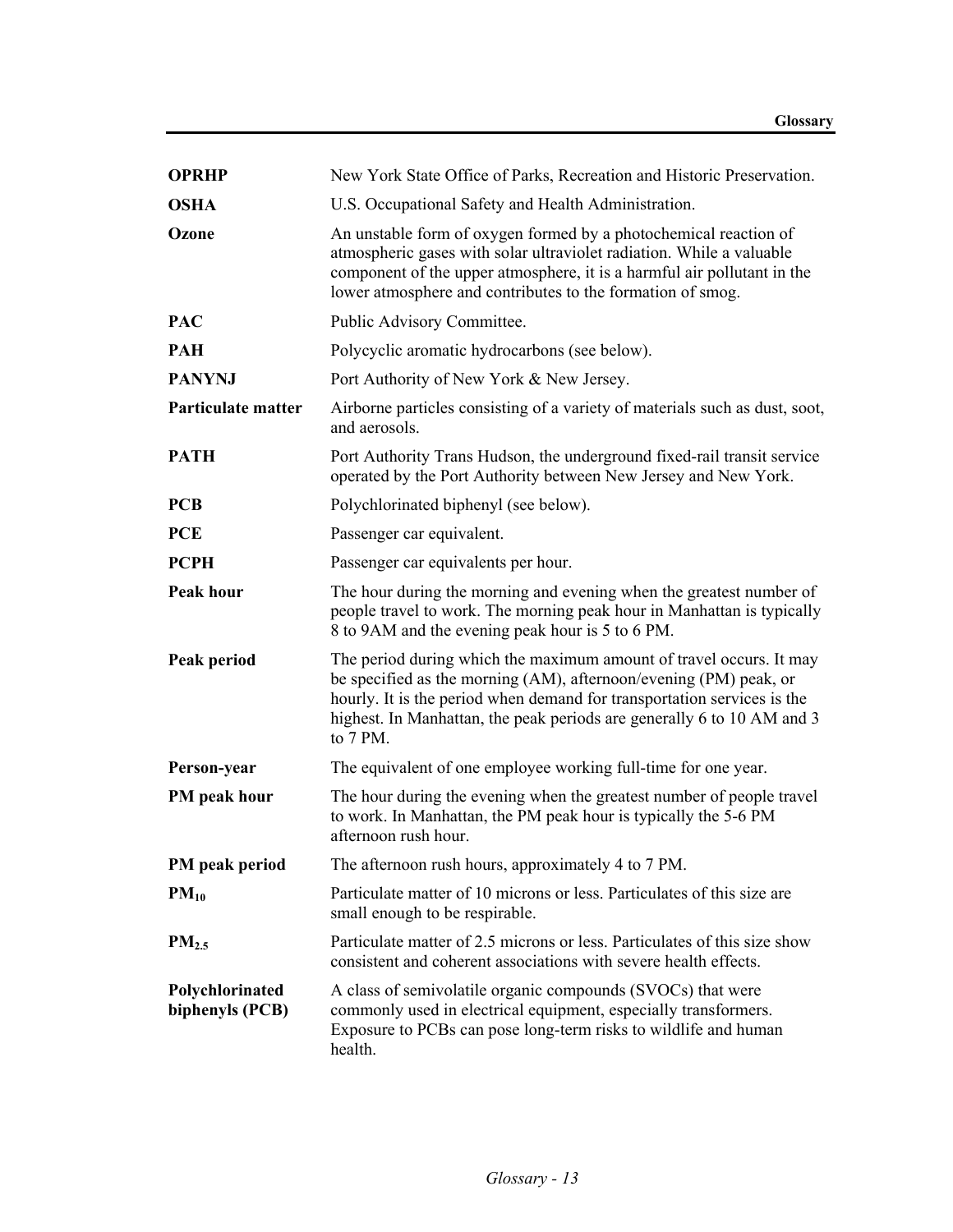| Polycyclic aromatic<br>hydrocarbons<br>(PAH)                  | Polycyclic aromatic hydrocarbons (PAHs) are a class of Semivolatile<br>Organic Compounds (SVOCs) associated with combustion (e.g., coal,<br>ash, petroleum) and have historically been used as fill throughout New<br>York City. Exposure to PAHs can pose long-term risks to human health. |
|---------------------------------------------------------------|---------------------------------------------------------------------------------------------------------------------------------------------------------------------------------------------------------------------------------------------------------------------------------------------|
| Ppm                                                           | Parts per million.                                                                                                                                                                                                                                                                          |
| Primary<br>production                                         | The creation of new organic matter from inorganic substances.                                                                                                                                                                                                                               |
| <b>Public Advisory</b><br><b>Committee (PAC)</b>              | A PAC comprises representatives from a number of elected officials'<br>offices and other interested parties that serve as a reviewing body of<br>project issues and primary liaison between organizations interested in the<br>project and the project team.                                |
| <b>Receptor site</b>                                          | A location chosen for analysis of air quality or noise. A receptor site is<br>near, but not at, the source of air pollution or noise being analyzed.                                                                                                                                        |
| <b>Redbird</b>                                                | Name given for red-painted model of a subway car that is currently used<br>on A Division ( $\mathbf{0} \otimes \mathbf{0} \otimes \mathbf{0} \otimes \mathbf{0}$ ) routes and planned to be retired<br>by the end of 2004.                                                                  |
| <b>Regional Transit</b><br><b>Forecasting Model</b><br>(RTFM) | MTA's model to predict regional travel patterns and determine the travel<br>modes used by the region's commuters.                                                                                                                                                                           |
| <b>Resilient fasteners</b>                                    | Special fasteners that are used to connect the steel rail to the railroad tie<br>which helps to attenuate the vibration effects of the train into the<br>surrounding ground surface.                                                                                                        |
| <b>Ridership volume</b>                                       | Total number of passengers riding trains regardless of the seated<br>capacities of the trains.                                                                                                                                                                                              |
| Right-of-way                                                  | A corridor of land acquired by reservation, dedication, prescription, or<br>condemnation, and intended to be utilized as a road, rail line, utility<br>service, buffer, or similar use.                                                                                                     |
| <b>ROD</b>                                                    | Record of Decision, the federal lead agency's findings on a project based<br>on an EIS prepared under NEPA.                                                                                                                                                                                 |
| <b>Rolling stock</b>                                          | Train or subway cars.                                                                                                                                                                                                                                                                       |
| <b>RPAD</b>                                                   | Real Property Assessment Database, a database of property information<br>prepared by the New York City Department of Finance.                                                                                                                                                               |
| <b>RTFM</b>                                                   | Regional Transit Forecasting Model (see above).                                                                                                                                                                                                                                             |
| <b>RTP</b>                                                    | Regional Transportation Plan.                                                                                                                                                                                                                                                               |
| <b>Rumble strip</b>                                           | Typically bright-yellow-colored safety paving on the edge of a subway<br>platform.                                                                                                                                                                                                          |
| <b>SAS</b>                                                    | Second Avenue Subway                                                                                                                                                                                                                                                                        |
| <b>SAV</b>                                                    | Submerged aquatic vegetation.                                                                                                                                                                                                                                                               |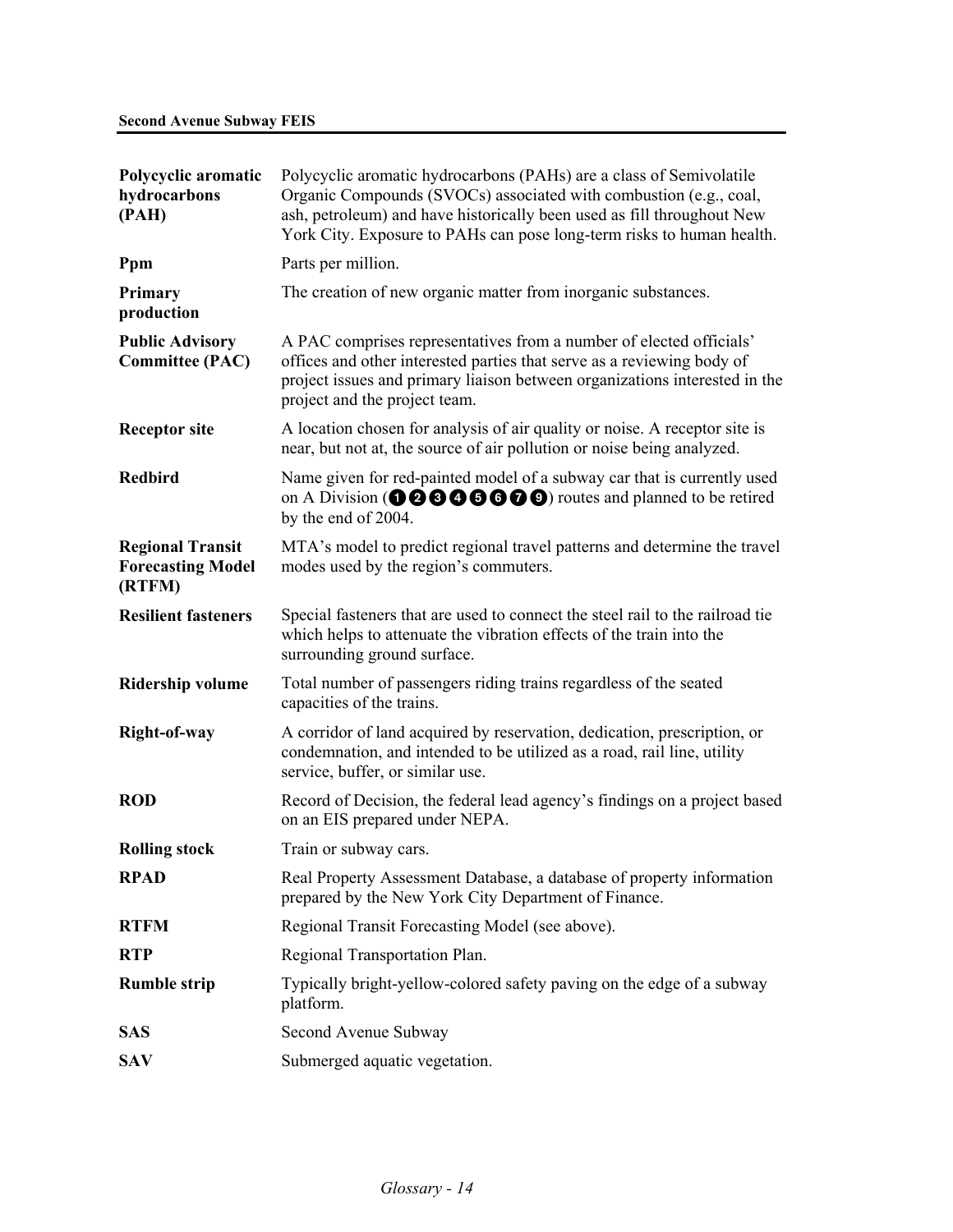| <b>S-Curve</b>                    | A term used to describe the shape of a portion of the alignment in the<br>125th Street vicinity assessed as part of the Second Avenue Subway's<br>MIS/DEIS but no longer under consideration.                                                                                                                                                                                                                                                                                                      |
|-----------------------------------|----------------------------------------------------------------------------------------------------------------------------------------------------------------------------------------------------------------------------------------------------------------------------------------------------------------------------------------------------------------------------------------------------------------------------------------------------------------------------------------------------|
| S/NR                              | State and National Registers of Historic Places.                                                                                                                                                                                                                                                                                                                                                                                                                                                   |
| <b>Screen line</b>                | A point at which volumes of transit passengers are calculated as they<br>enter the CBD.                                                                                                                                                                                                                                                                                                                                                                                                            |
| Scoping                           | The process of defining the studies to be undertaken for an<br>Environmental Impact Statement.                                                                                                                                                                                                                                                                                                                                                                                                     |
| <b>SDEIS</b>                      | Supplemental Draft Environmental Impact Statement.                                                                                                                                                                                                                                                                                                                                                                                                                                                 |
| <b>Seated capacity</b>            | The maximum number of passengers that can be accommodated on<br>trains without exceeding the number of seats.                                                                                                                                                                                                                                                                                                                                                                                      |
| Section 4(f)                      | Section 4(f) of the Department of Transportation Act of 1966, which<br>prohibits the Secretary of Transportation from approving the use of any<br>publicly owned land from a public park, recreation area, or wildlife or<br>waterfowl refuge of national, state, or local significance; or any land<br>from a historic site of national, state, or local significance unless there is<br>no feasible and prudent alternative and all possible planning to minimize<br>harm has been incorporated. |
| <b>Section 4(f) process</b>       | A regulatory process initiated when a project proposes the use of land<br>from a publicly owned park, recreational area, wildlife or waterfowl<br>refuge area, or any historic site.                                                                                                                                                                                                                                                                                                               |
| Section 4(f)<br>property          | Land contained in a publicly owned park, recreational area, wildlife or<br>waterfowl refuge area, or any significant historic site.                                                                                                                                                                                                                                                                                                                                                                |
| <b>Section 106</b>                | See National Historic Preservation Act of 1966                                                                                                                                                                                                                                                                                                                                                                                                                                                     |
| Section 197-a                     | A section of the New York City Charter that authorizes community<br>boards and borough boards, as well as the mayor, the City Planning<br>Commission, the Department of City Planning, and any borough<br>president, to sponsor plans for the development, growth, and<br>improvement of the city, its boroughs, and communities.                                                                                                                                                                  |
| <b>SEL</b>                        | Sound Exposure Level.                                                                                                                                                                                                                                                                                                                                                                                                                                                                              |
| Semi-volatile<br>organic compound | Organic compounds that exhibit some evaporation under normal<br>circumstances.                                                                                                                                                                                                                                                                                                                                                                                                                     |
| <b>SEQRA</b>                      | New York State Environmental Quality Review Act. State legislation<br>similar to NEPA, requiring New York State agencies to examine the<br>environmental effects of their discretionary actions.                                                                                                                                                                                                                                                                                                   |
| <b>Shaft sites</b>                | Excavated areas along the Second Avenue alignment where TBMs<br>would be installed and materials resulting from tunnel excavation<br>removed. Shaft sites would also be used by workers entering and leaving<br>the tunnel, and to transport construction materials into and out of the<br>tunnels.                                                                                                                                                                                                |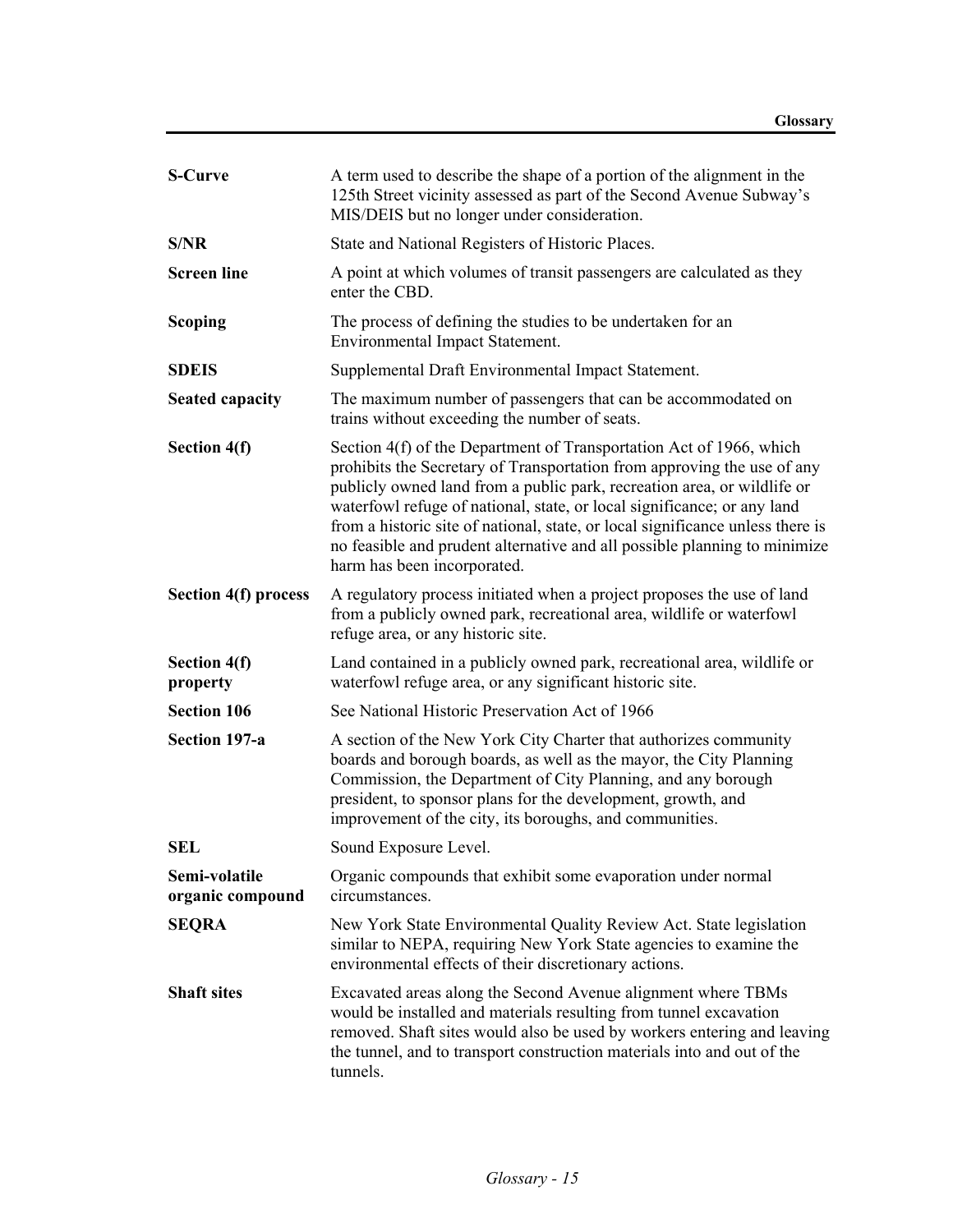| <b>Shallow Chrystie</b><br>Option                  | An option no longer under consideration for the Water Street Alignment<br>between Houston and Canal Streets that would involve constructing the<br>Second Avenue Subway alongside the <b>DO</b> tracks under Chrystie Street<br>and connecting to the existing tunnel beside Confucius Plaza. A cross-<br>platform transfer to the Sixth Avenue Line at the Grand Street Station<br>would also be provided. Compare with Deep Chrystie Option, above. |
|----------------------------------------------------|-------------------------------------------------------------------------------------------------------------------------------------------------------------------------------------------------------------------------------------------------------------------------------------------------------------------------------------------------------------------------------------------------------------------------------------------------------|
| <b>Shotcrete</b>                                   | Pneumatically sprayed concrete.                                                                                                                                                                                                                                                                                                                                                                                                                       |
| <b>SHPA</b>                                        | New York State Historic Preservation Act of 1980.                                                                                                                                                                                                                                                                                                                                                                                                     |
| <b>SHPO</b>                                        | State Historic Preservation Office (see below).                                                                                                                                                                                                                                                                                                                                                                                                       |
| <b>SIC</b>                                         | Standard Industrial Classification.                                                                                                                                                                                                                                                                                                                                                                                                                   |
| <b>SIP</b>                                         | State Implementation Plan (see below).                                                                                                                                                                                                                                                                                                                                                                                                                |
| <b>Slurry</b>                                      | A clay-like semi-solid pumped into a trench to form a slurry wall. The<br>slurry is then displaced by concrete pumped into the trench. Slurry<br>permits only minimal transmission of water and is used to isolate an area<br>from the surrounding groundwater regime and reduce the rate of<br>pumping required during dewatering.                                                                                                                   |
| <b>Slurry wall</b>                                 | Retaining wall constructed by excavating a wall area and then filling it<br>with a bentonite (clay-type) material to hold the ground in place and<br>prevent water infiltration until final concrete is pumped into the trench to<br>replace the bentonite and create the final retaining wall.                                                                                                                                                       |
| S/NR                                               | State and National Registers of Historic Places.                                                                                                                                                                                                                                                                                                                                                                                                      |
| SO <sub>2</sub>                                    | Sulfur dioxide; an air pollutant mainly associated with the combustion of<br>sulfur-containing fuels such as diesel and fuel oil.                                                                                                                                                                                                                                                                                                                     |
| <b>Soil borings</b>                                | Deep, cylindrical soil samples taken to ascertain geological conditions<br>and often used to assist in the determination of whether archaeological<br>resources or hazardous materials are found on the site.                                                                                                                                                                                                                                         |
| <b>Sparging</b>                                    | Agitation of a liquid by means of compressed air or gas injected through<br>a pipe removing contaminants through volatilization.                                                                                                                                                                                                                                                                                                                      |
| <b>SPCC (40 CFR)</b><br>110, 112)                  | Spill Prevention, Containment, Countermeasure (see below).                                                                                                                                                                                                                                                                                                                                                                                            |
| <b>SPDES</b>                                       | New York State Pollutant Discharge Elimination System. SPDES<br>(pronounced "SPEED-ies") is a state permit program under Article 17,<br>Title 8, of the New York State Environmental Conservation Law to<br>protect the state's waters from polluted discharges.                                                                                                                                                                                      |
| <b>Special Purpose</b><br><b>Districts</b>         | Particular neighborhoods or areas promulgated by New York City's<br>zoning code and intended to achieve specific planning and urban design<br>objectives.                                                                                                                                                                                                                                                                                             |
| <b>Special Transit</b><br><b>Land Use District</b> | A district established in 1974 along Second Avenue to support<br>construction of the Second Avenue Subway, requiring provision of<br>easements for transit use in designated locations.                                                                                                                                                                                                                                                               |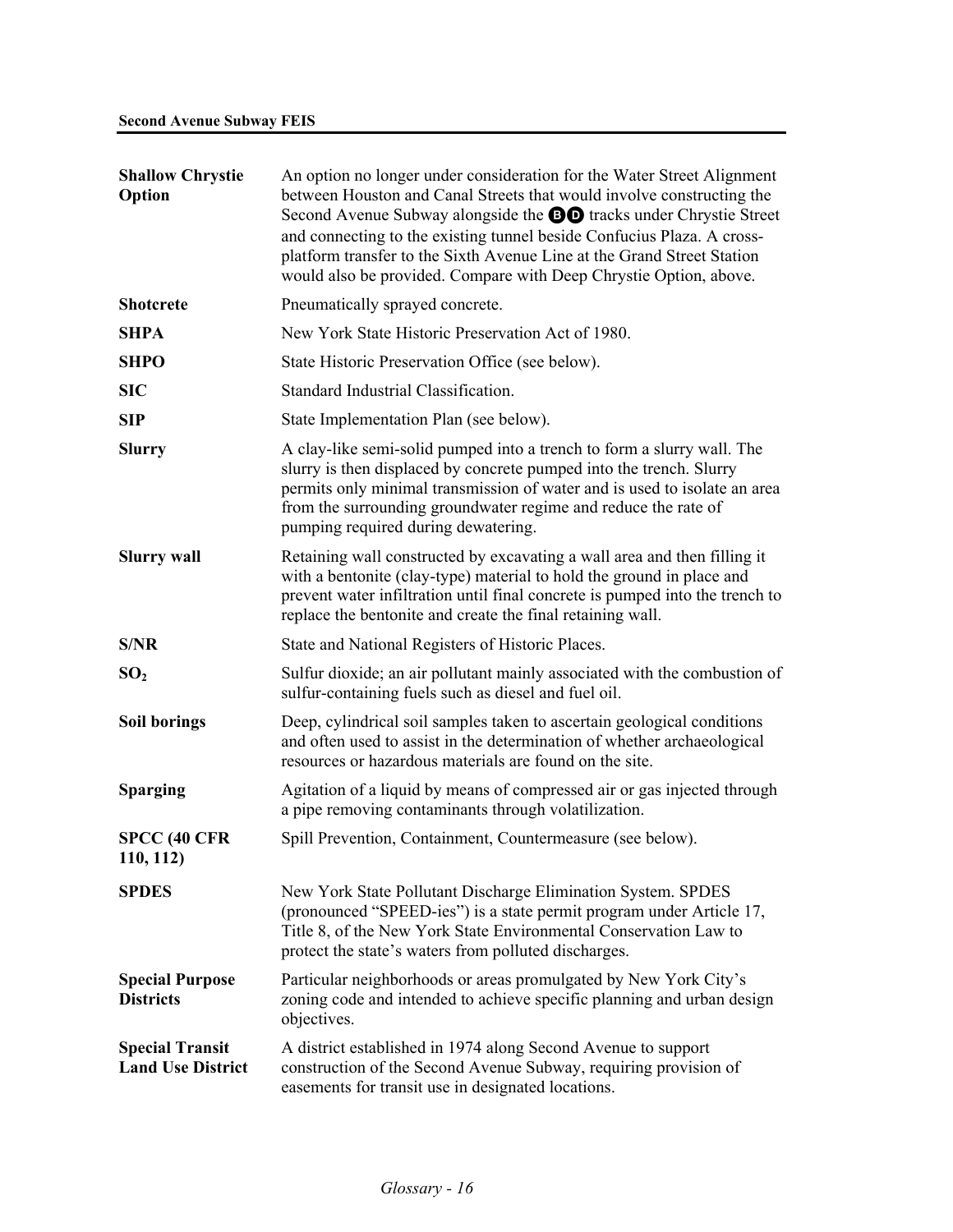| <b>Spill Prevention,</b><br>Containment,<br>Countermeasure             | A federal policy established pursuant to (40 CFR Parts 110 and 112) that<br>limits discharges to navigable waters so as not to produce visible sheens.                                                         |
|------------------------------------------------------------------------|----------------------------------------------------------------------------------------------------------------------------------------------------------------------------------------------------------------|
| <b>SR</b>                                                              | New York State Register of Historic Places.                                                                                                                                                                    |
| <b>Spoils</b>                                                          | Rock and soil excavated during mining.                                                                                                                                                                         |
| <b>Staging area</b>                                                    | An area from which certain construction activities (such as storage,<br>delivery of materials, layover of equipment) occurs.                                                                                   |
| <b>State Historic</b><br><b>Preservation Office</b><br>(SHPO)          | The SHPO (pronounced "SHIP-oh") is the state administrative agency<br>responsible for compliance with historic preservation rules, laws, and<br>regulations. In New York State, the SHPO is part of the OPRHP. |
| <b>State</b><br>Implementation<br>Plan (SIP)                           | A SIP is a state plan mandated by the Clean Air Act to bring an area into<br>compliance with the National Ambient Air Quality Standards for a given<br>air pollutant.                                          |
| <b>State Register of</b><br><b>Historic Places</b>                     | The state list of buildings and sites determined to have historic<br>significance, established by the New York State Historic Preservation<br>Act.                                                             |
| <b>State</b><br><b>Transportation</b><br>Implementation<br>Plan (STIP) | The state-wide plan that includes all projects in the Transportation<br>Improvement Program.                                                                                                                   |
| <b>STIP</b>                                                            | State Transportation Implementation Plan (see above)                                                                                                                                                           |
| <b>Stub-ended</b>                                                      | Tracks that terminate in the station, requiring a train to reverse direction<br>to exit the station.                                                                                                           |
| <b>Substation</b>                                                      | A component of the electrical power distribution system at which high<br>voltage power is converted to low voltage power.                                                                                      |
| <b>Superblock</b>                                                      | Large city blocks that interrupt the street grid with major development<br>complexes.                                                                                                                          |
| <b>SVOC</b>                                                            | Semi-volatile organic compound (see above). Organic compounds which<br>exhibit some evaporation under normal circumstances.                                                                                    |
| <b>TAC</b>                                                             | Technical Advisory Committee (see below).                                                                                                                                                                      |
| <b>TBM</b>                                                             | Tunnel boring machine (see below).                                                                                                                                                                             |
| <b>TCLP</b>                                                            | Toxicity Characteristics Leaching Procedure. A laboratory test used to<br>determine the hazardous characteristics of a solid waste or soil.                                                                    |
| <b>TDFM</b>                                                            | Transit Demand Forecasting Model (see below).                                                                                                                                                                  |
| <b>TDM</b>                                                             | Travel Demand Management.                                                                                                                                                                                      |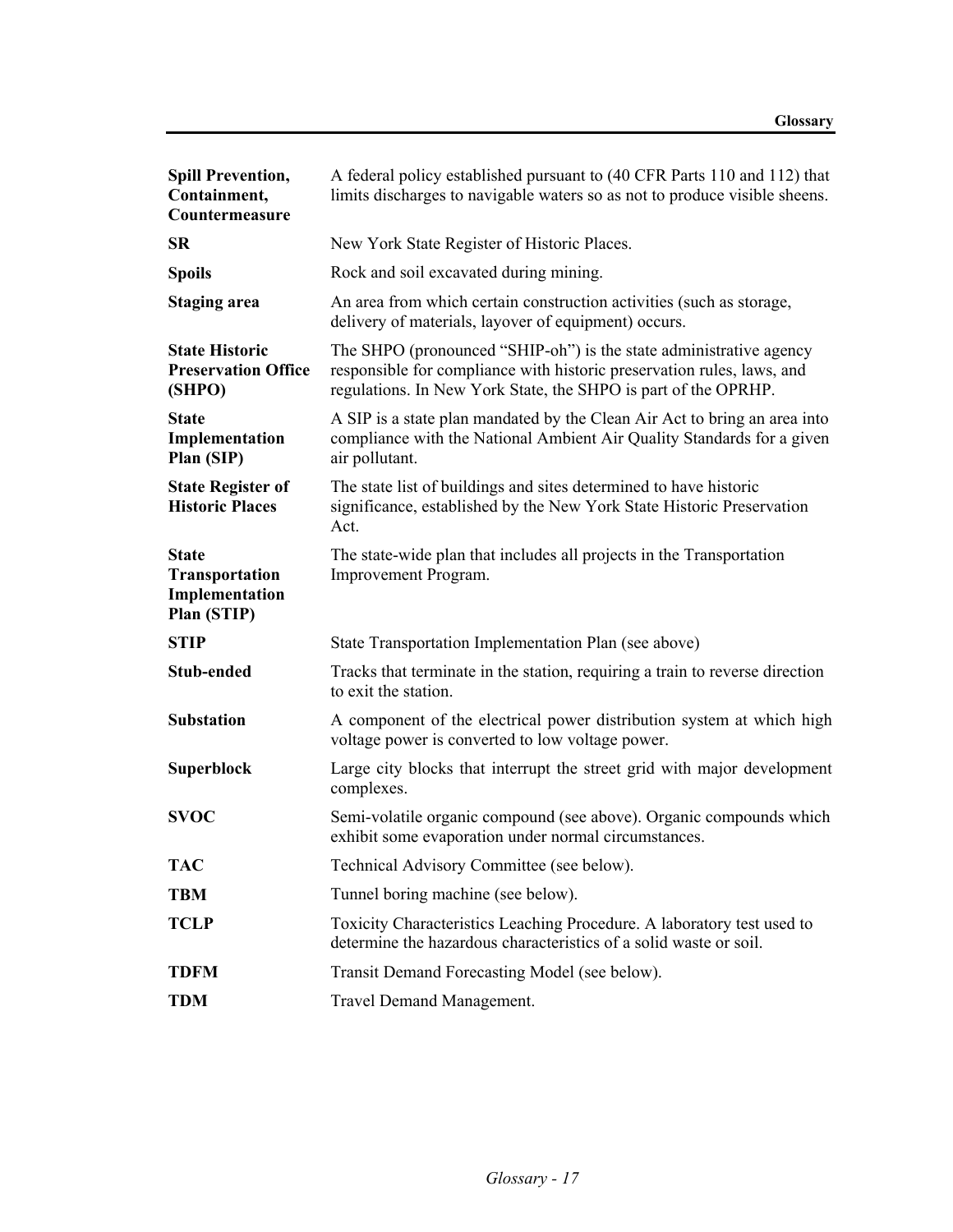| <b>TEA-21</b>                                                                            | Transportation Equity Act for the 21st Century, adopted in May 1998.<br>This federal legislation makes funds available to aid metropolitan areas<br>in the development of transportation systems that are not harmful to the<br>environment and that will bring metropolitan areas into compliance with<br>the Clean Air Act. |
|------------------------------------------------------------------------------------------|-------------------------------------------------------------------------------------------------------------------------------------------------------------------------------------------------------------------------------------------------------------------------------------------------------------------------------|
| <b>Technical Advisory</b><br><b>Committee (TAC)</b>                                      | A TAC comprises representatives on the federal, state, and local level<br>that serve as liaisons to their respective organizations on technical<br>matters relating to the evolution of the project.                                                                                                                          |
| <b>Third rail</b>                                                                        | An electric conductor rail located alongside the running rail from which<br>power is supplied to the subway car by means of a sliding contact shoe<br>attached to the truck of electric equipment.                                                                                                                            |
| <b>Throughput</b>                                                                        | The number of trains that can safely pass through a given tunnel segment<br>in a particular time.                                                                                                                                                                                                                             |
| <b>Thrust block</b>                                                                      | A large piece of concrete fitted to the bend of a pipe to prevent the pipe<br>from moving as water flows through it.                                                                                                                                                                                                          |
| <b>TIP</b>                                                                               | Transportation Improvement Program (see below).                                                                                                                                                                                                                                                                               |
| <b>Transfer mobility</b>                                                                 | The measure of the efficiency of vibration transmission through the<br>ground, offering a means of predicting train and construction-induced<br>vibration levels in buildings prior to project construction.                                                                                                                  |
| <b>Transit Demand</b><br><b>Forecasting Model</b><br>(TDFM)                              | NYCT's model to predict transit routes that riders choose.                                                                                                                                                                                                                                                                    |
| <b>Transportation</b><br>Improvement<br>Program (TIP)                                    | As set forth by ISTEA and TEA-21, a TIP is a document prepared by the<br>Metropolitan Planning Organizations citing projects to be funded under<br>federal transportation programs for a full-year period.                                                                                                                    |
| <b>Transportation</b><br><b>Systems</b><br><b>Management</b><br><b>Alternative (TSM)</b> | Transportation improvements that seek to maximize the utility of the<br>current transportation investments without a major investment in new<br>facilities.                                                                                                                                                                   |
| <b>Tribeca</b>                                                                           | An acronym for "triangle below Canal Street." It is the area of<br>Manhattan bounded on the north by Canal Street, on the east by West<br>Broadway, on the west by West Street, and on the south by the site of the<br>World Trade Center.                                                                                    |
| <b>Trip</b>                                                                              | A single or one-way movement to or from a location.                                                                                                                                                                                                                                                                           |
| <b>Truck Trip</b>                                                                        | A combined ingress and egress movement by truck.                                                                                                                                                                                                                                                                              |
| <b>TSM</b>                                                                               | Transportation Systems Management (see above).                                                                                                                                                                                                                                                                                |
| <b>Tunnel boring</b><br>machine (TBM)                                                    | A TBM is a large-diameter drill that excavates a circular tunnel section,<br>custom designed and built for project-specific geology and for the<br>specific requirements of the project being constructed.                                                                                                                    |
| <b>ULURP</b>                                                                             | Uniform Land Use Review Procedure.                                                                                                                                                                                                                                                                                            |